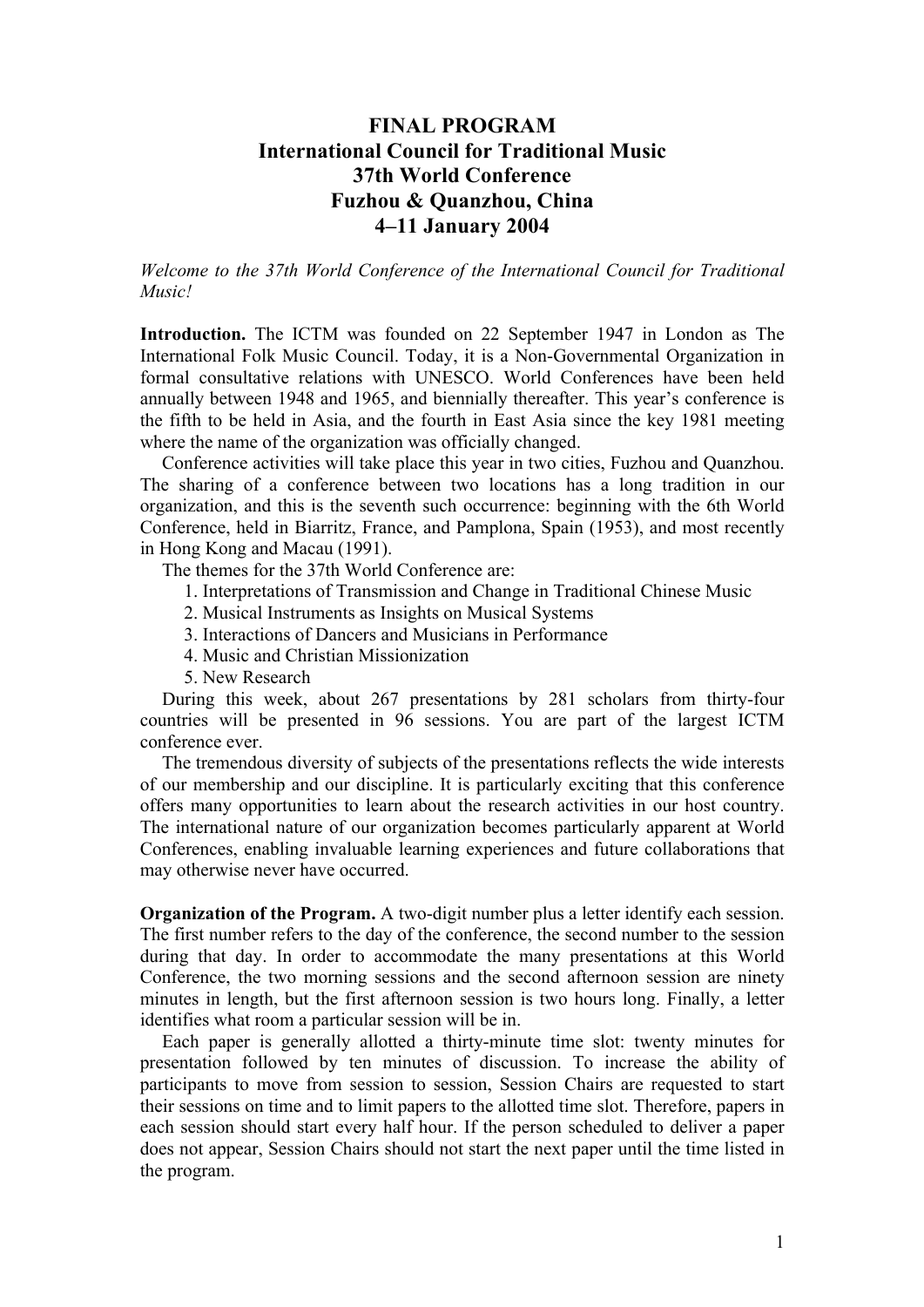The spelling and order of personal names in the program generally follows what was sent to me, except that, here, names are never written in all capital letters and never include commas.

Putting together a program for an ICTM World Conference is always a major undertaking. Work on this one required us to face unexpected, additional challenges. This conference was originally scheduled for 15–22 July 2003. But the outbreak of Severe Acute Respiratory Syndrome led to its postponement on 6 May, just two months before the conference was to begin. Happily, on 22 July (the original date the conference would have ended), the ICTM Secretary General announced the new dates for the conference: 4–11 January 2004, making this the first World Conference to be held in an even-numbered year since the meeting in Budapest, forty years ago.

A lot of skilful, diplomatic negotiations had been underway between ICTM, local organizers, and countless organizations to enable this re-scheduling. Thanks to their considerable efforts and your own in re-arranging schedules, we are meeting now. Digital viruses and spam, incompatible computer file formats, leaking roofs, and power and telecommunications disruptions also caused occasional havoc, but were eventually overcome.

**Acknowledgements.** The Chair of the Program Committee would like to acknowledge the constant hard work and dedication of his fellow Program Committee members and the Local Arrangements Committee, listed below. The Program Chair also thanks Lee Tong Soon and Raymond Ammann for their excellent assistance in translation. Wang Ying-fen and Helen Rees have also clarified certain details and supplied sage advice. Tony Seeger merits a special word of thanks for his patient and invaluable guidance and suggestions. Lin Zhida helped in countless ways—as translator, middleman, and organizer, amongst other roles—all contributing immeasurably to the success of this conference. Kelly Salloum assisted greatly in the preparation of numerous versions of the program for the ICTM *Bulletin* and their posting on the web. Vincent Palie, Balthazar Moriguba, Eric Niles, and Rhett Niles also helped in various essential tasks. In Papua New Guinea, the Institute of Papua New Guinea Studies and the National Cultural Commission provided an essential work environment, and the Chinese Embassy eased visa concerns. My final appreciation goes to all those panel, roundtable, and workshop organizers, individual authors, and session chairs who have always been helpful in our many correspondences over the past two and a half years. My sincere thanks to everyone. It has been a pleasure to prepare this program with you. Because of your support, I have no doubt we will all have a thought-provoking, stimulating, and enjoyable conference.

*Don Niles Chair 37th ICTM World Conference Program Committee*

#### **37th ICTM World Conference Program Committee:**

Don Niles, Papua New Guinea (Chair) Steven Feld, U.S.A. Anca Giurchescu, Denmark Margaret Kartomi, Australia Lee Tong Soon, U.S.A. Anthony Seeger, U.S.A.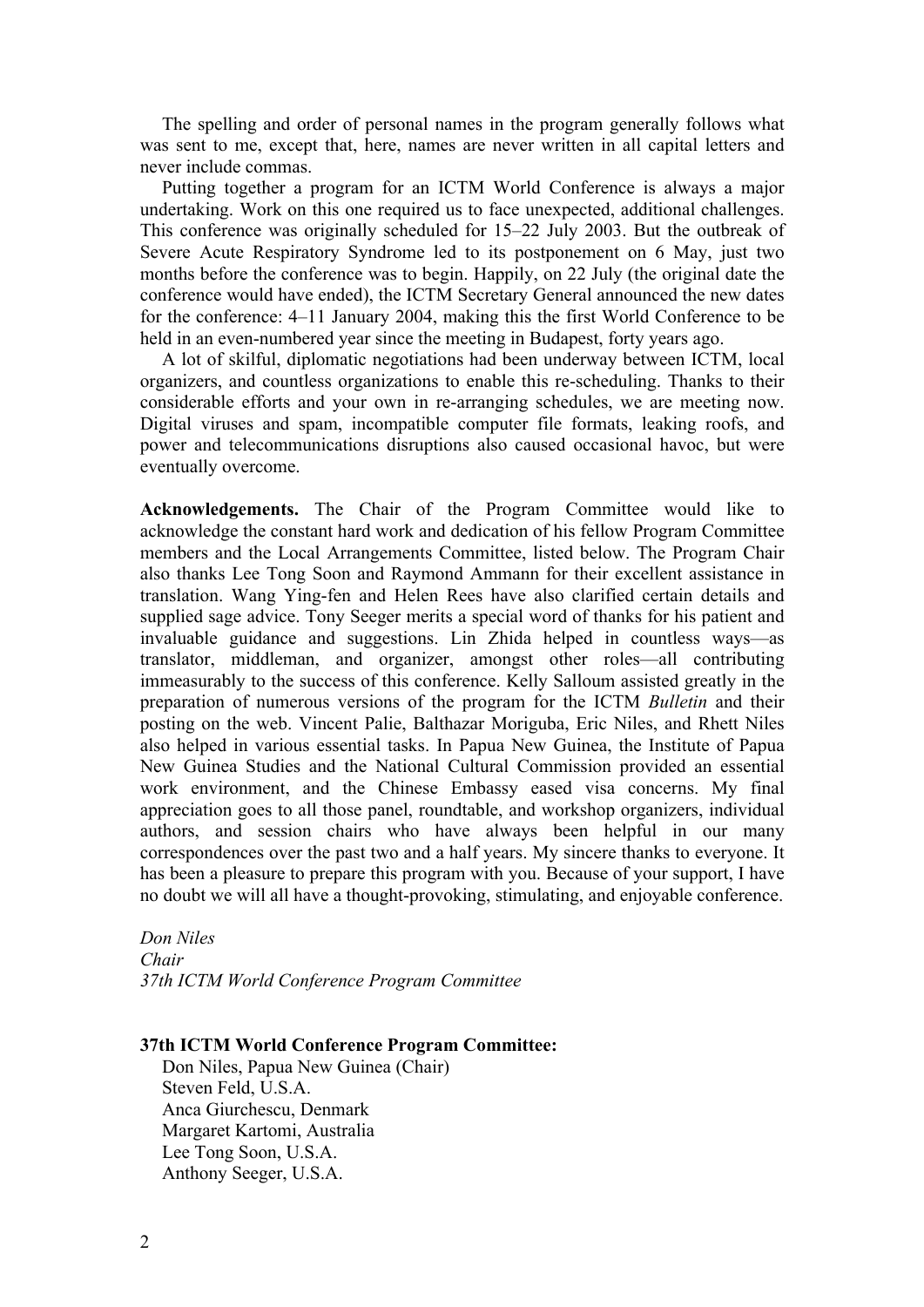Tsao Penyeh, China, Hong Kong (HKSAR) Wang Yaohua, China

# **37th ICTM World Conference Local Arrangements Committee:**

Wang Yaohua, China (Co-Chair) Tsao Penyeh, China, Hong Kong (HKSAR) (Co-Chair) Lin Zhida, China (Office Director)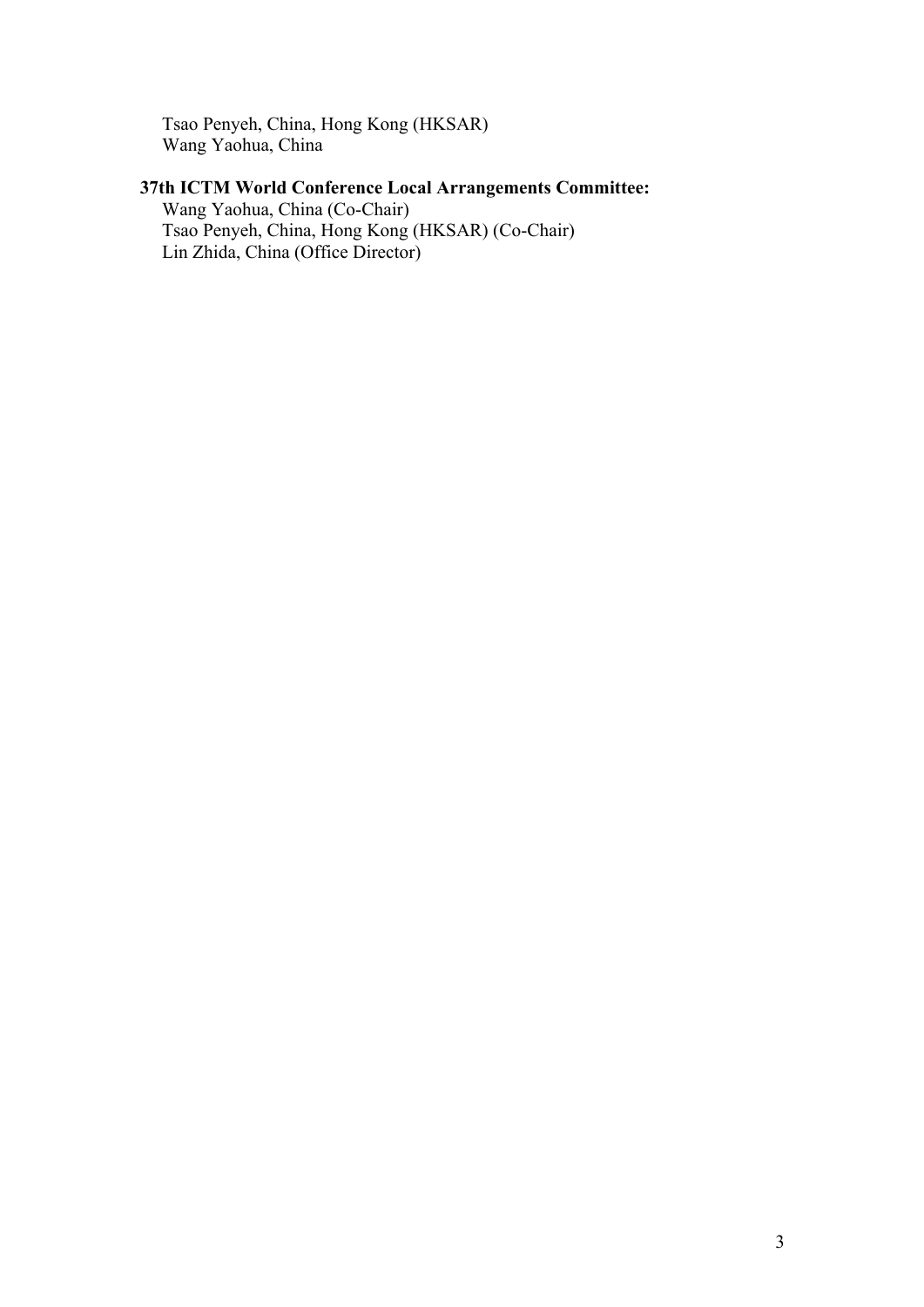# **FINAL PROGRAM International Council for Traditional Music 37th World Conference Fuzhou & Quanzhou, China 4–11 January 2004**

# **SUNDAY, 4 JANUARY 2004 (FUZHOU)**

*Arrival of Participants and Registration*

*0800–1800: Registration of Participants at Their Hotels (Warm Spring Restaurant and Tian Fu Hotel)*

*1800–1900: Dinner*

*1900–2000: Break*

*2000–2130: Performances by the Music Department of Fujian Normal University*

# **MONDAY, 5 JANUARY 2004 (FUZHOU—FUJIAN NORMAL UNIVERSITY)**

*0930–1030: First Morning Session*

Session 11A — Shao Yifu Building **Opening Ceremony.** Chair: **Anthony Seeger,** U.S.A.

*1030–1100: Tea Break*

*1100–1230: Second Morning Session*

Session 12A — Shao Yifu Building **Plenary Session.** Chair: **Jonathan P. J. Stock,** United Kingdom **Wang Yaohua,** China: The Academic Position and Musicological Connotation of Fujian *Nanyin* [in Chinese] *followed by performance of* nanyin

*1230–1330: Lunch Break*

*1330–1530: First Afternoon Sessions*

Session 13A — Tian Jiabing Building, Room A **Dance and Meaning.** Chair: **Egil Bakka,** Norway **María Escribano,** Ireland: Dancing the Rhythms of *Txalaparta,* an Embodiment of Musical/Social Meaning [in English] **Twine Matsiko Geoffrey,** Uganda: Dancer as an Interpreter of Musician's Messages: The Ugandan Cultural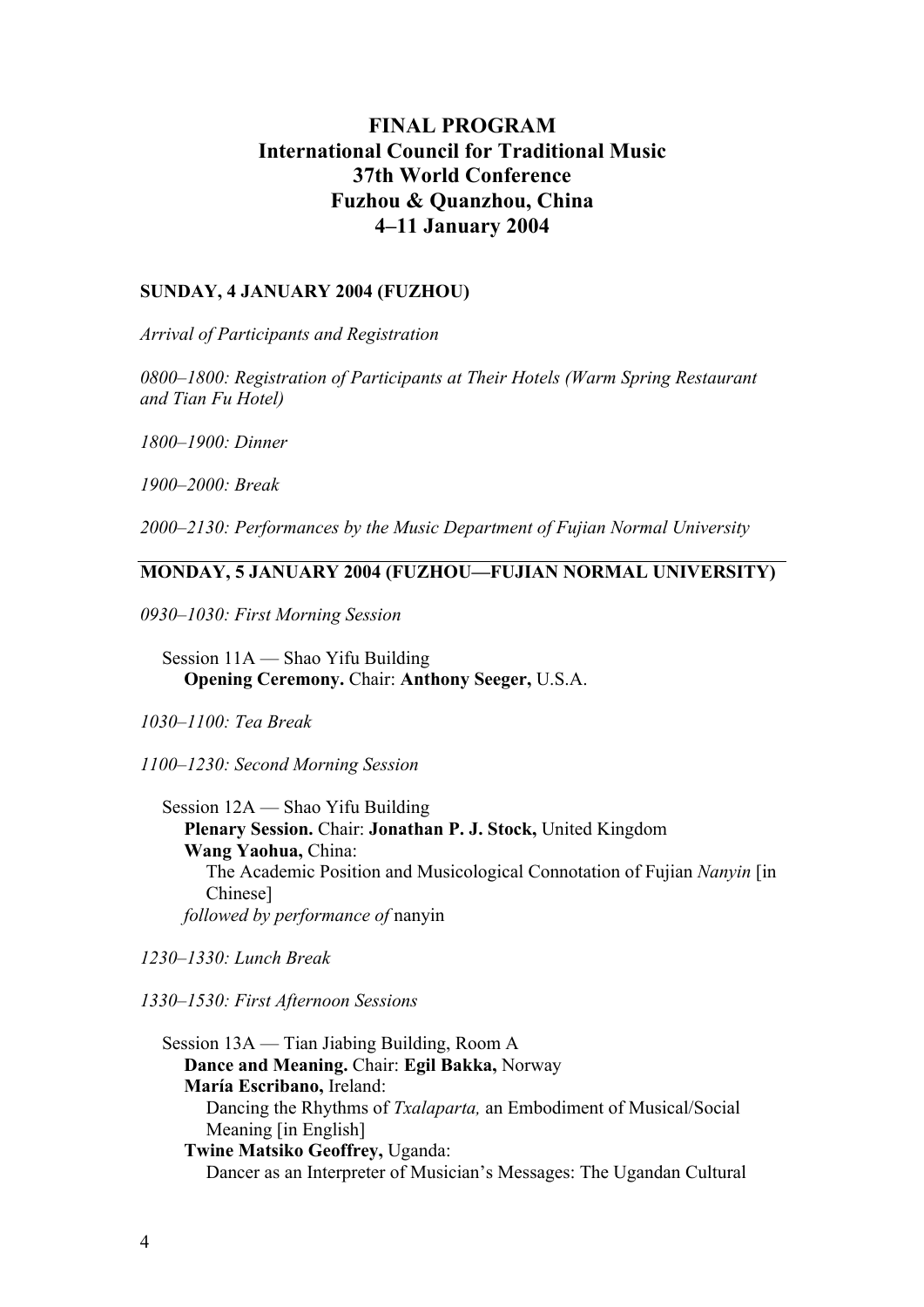Dances [in English]

**Clare Chan Suet Ching,** Malaysia: The *24 Jie Ling Gu:* The Relationship between Music and Choreography with the *24 Jie Qi* (Seasonal Periods) in the Chinese Agricultural Calendar [in English] **Jane Freeman Moulin,** U.S.A.: Cueing Up: Situated Power on the Tahitian Stage [in English] Session 13B — Tian Jiabing Building, Room B **Historical Insights on Chinese Traditions.** Chair: **Tsai Tsan-huang,** United Kingdom **Wang Min,** China: On the Origins of *Guchuiyue* (Percussion and Wind Music) [in Chinese] **Tang Pu-lin,** China: *Yue:* The Ancestor of Wind Instruments [in Chinese] **Liu Zhengguo,** China: A Report of Tone-testing Playing on the *Yue* Made of Bone Recently Unearthed in Jiahu Relic [in Chinese] **Zheng Junhui,** China: The Modern Study of Zhu Xi's Musical Thoughts [in English] Session 13C — Tian Jiabing Building, Room C *Panel:* **New Perspectives on the Aesthetics of Authenticity.** Organizer and Chair: **Natalie Sarrazin,** U.S.A. **Victor A. Vicente,** U.S.A.: The Aesthetics of the Self: Dancing Authentic Identities in the Rancho Folclórico de Ribatejo de Maryland [in English] **Natalie Sarrazin,** U.S.A.: The Aesthetics of Possession: Musical Performance as Authenticity in Rajasthani Healing Trance [in English] **Jonathan Ray McCollum,** U.S.A.: Performing National Consciousness: Syncretism and Authenticity in Traditional Japanese Performing Cultures [in English] **Kenneth Schweitzer,** U.S.A.: Authenticating Rhythms: The Aesthetics of Cuban *Batá* Drumming in Diaspora [in English] Session 13D — Tian Jiabing Building, Room D **Perspectives on Change in the Chinese Diaspora.** Chair: **J. Lawrence Witzleben,** China, Hong Kong (HKSAR) **Lan Xuefei,** China: Transmission and Change in Chinese Traditional Music: The Case of *Gezai* Opera in Fujian and Taiwan [in Chinese] **Wu Shaojing,** China, & **Huang Shaomei,** China: The Transmission of Fujian Music to the South Pacific Region, 1840–1949 [in Chinese] **Frederick Lau,** U.S.A.: Localization of a Tradition: Chinese Qingming Festival in Honolulu [in English] **Wang Jingyi,** China: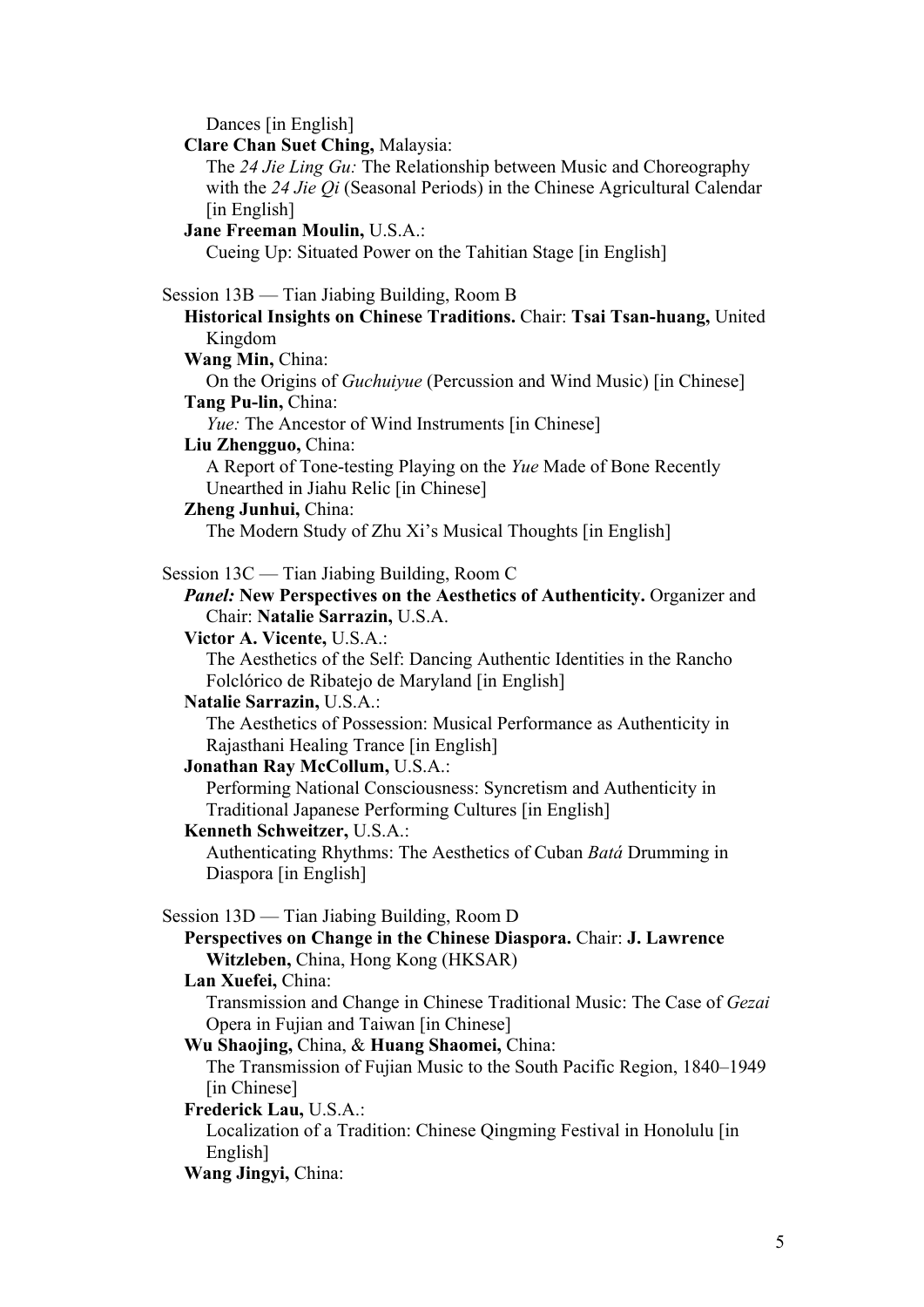Transmission and Change in the Traditional Music of Malaysian Chinese [in Chinese]

#### Session 13E — Tian Jiabing Building, Room E

#### **Change in the Musics of Chinese Ethnic Minorities.** Chair: **Lee Tong Soon,**  U.S.A.

**Mao Jizeng,** China:

Traditional Music of Chinese Minority Nationalities: Changes and Directions [in Chinese]

**Sangde Nuowa,** China:

The "Twin Brother" Concept: Musical Change and Continuity in Naxi, Yunnan Province, China [in Chinese]

# **Cao Jun,** China:

Development and Changes in Traditional Chinese Music: Music of the Hani Community [in Chinese]

**Ma Lian,** China:

The Transmission of *Huaer* of the Hui Nationality in Miquan [in Chinese]

#### *1530–1600: Tea Break*

*1600–1730: Second Afternoon Sessions*

| Session 14A — Tian Jiabing Building, Room A                                      |
|----------------------------------------------------------------------------------|
| <i>Panel: Beats, Pulses, and Impulses: Colotomic Units as Markers and Points</i> |
| of Negotiation for Musicians and Dancers in Traditional Malaysian                |
| Music and Dance Performance. Organizer and Chair: Patricia Matusky,              |
| U.S.A.                                                                           |

**Patricia Matusky,** U.S.A.:

Drum Beats, Gong Tones, and the Colotomic Unit in Traditional Malay Music [in English]

**Sunetra Fernando,** Malaysia:

*Angin* and Musical Structure in *Makyung:* Overriding the Colotomic Status Quo [in English]

**Mohd Anis Md Nor,** Malaysia:

The Relationship of Traditional Malaysian Dance Movements to the Colotomic Unit of Music [in English]

Session 14B — Tian Jiabing Building, Room B

*Business Meeting* **for Chairs of ICTM Study Groups.** Co-ordinator and Chair: **Tilman Seebass,** Austria [in English]

Session 14C — Tian Jiabing Building, Room C

**Internal and External Asian Transformations.** Chair: **Konishi Junko,** Japan **Minako Waseda,** U.S.A.:

Japanese American Musicians as Familiar yet Exotic Others: An Issue of Representation in Music Marketing in Japan [in English]

**David W. Hughes,** United Kingdom:

Okinawan Music Today: Whose Music, What Music? [in English] **Chia Wei Khuan,** Singapore, & **Larry Francis Hilarian,** Singapore: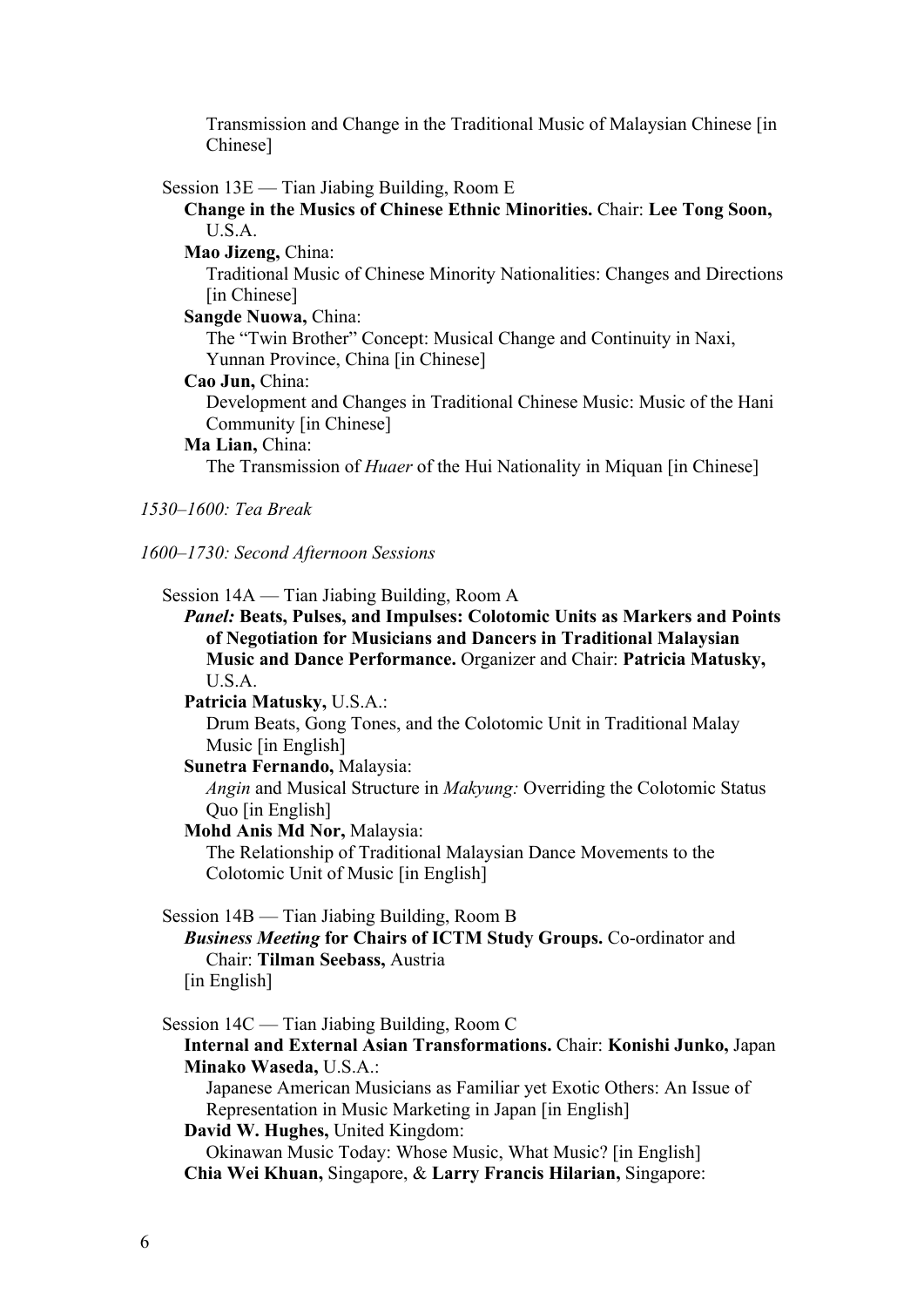The Development of Hokkien Music in Singapore: A Case Study—The Performance of Both Traditional and Modern *Nan Yin* Music [in English]

| Session 14D — Tian Jiabing Building, Room D                                  |
|------------------------------------------------------------------------------|
| <b>Panel: Modernity and Modernization in Chinese Buddhist Music.</b>         |
| Organizer: Li Wei, U.S.A. Chair: Hwee-San Tan, United Kingdom                |
| Pi-yen Chen, Cheng Kung University:                                          |
| Rock Mantra: The Concords and Discords of Contemporary Chinese               |
| Buddhist Music [in English]                                                  |
| Francesca Tarocco, United Kingdom:                                           |
| Chinese Buddhist Modernities and "Pure Songs" [in English]                   |
| Hwee-San Tan, United Kingdom:                                                |
| Modernization, Politics, and Transmission: The Case of Chinese Buddhist      |
| Hymnody [in English]                                                         |
|                                                                              |
| Session $14E$ — Tian Jiabing Building, Room E                                |
| Archives and Accessibility. Chair: Dietrich Schüller, Austria                |
| Xiao Mei, China, & Bell Yung, U.S.A.:                                        |
| Constructing a Digital Database for the Musical Instrument Collection at the |
| Music Research Institute of Beijing [in English]                             |
| Li Mei, China, Han Baoqiang, China, & Tsao Penyeh, China, Hong Kong          |
| (HKSAR):                                                                     |
| Sounds of Traditional Chinese Music: Progress Report of a Computer           |
| Database Project [in English]                                                |
| <b>Anthony Seeger, U.S.A.:</b>                                               |
| Bringing Archives Collections to the Internet: The Smithsonian Global        |
| Sound Initiative [in English]                                                |
|                                                                              |
| 1730-1800: Break                                                             |
|                                                                              |
| 1800–1930: Welcome Banquet                                                   |
|                                                                              |

*1930–2000: Break*

*2000–2130: Min Opera Performance*

# **TUESDAY, 6 JANUARY 2004 (FUZHOU—FUJIAN NORMAL UNIVERSITY)**

*0900–1030: First Morning Sessions*

| Session $21A -$ Tian Jiabing Building, Room A                                  |
|--------------------------------------------------------------------------------|
| <b>Panel: Ritual Music of Belief Systems in China—Session 1. Organizer and</b> |
| Chair: Tsao Penyeh, China, Hong Kong (HKSAR)                                   |
| Tsao Penyeh, China, Hong Kong (HKSAR):                                         |
| Funeral Ritual and Wailing in Rural Shanghai [in English]                      |
| Fang Jianjun, China:                                                           |
| Discussions on Ritual Music in Prehistoric China [in English]                  |
| Xiao Mei, China:                                                               |
| Another Memory: In Search of Alternative History through the Meaning of        |
| <i>Yue</i> (Music) in Ritual [in English]                                      |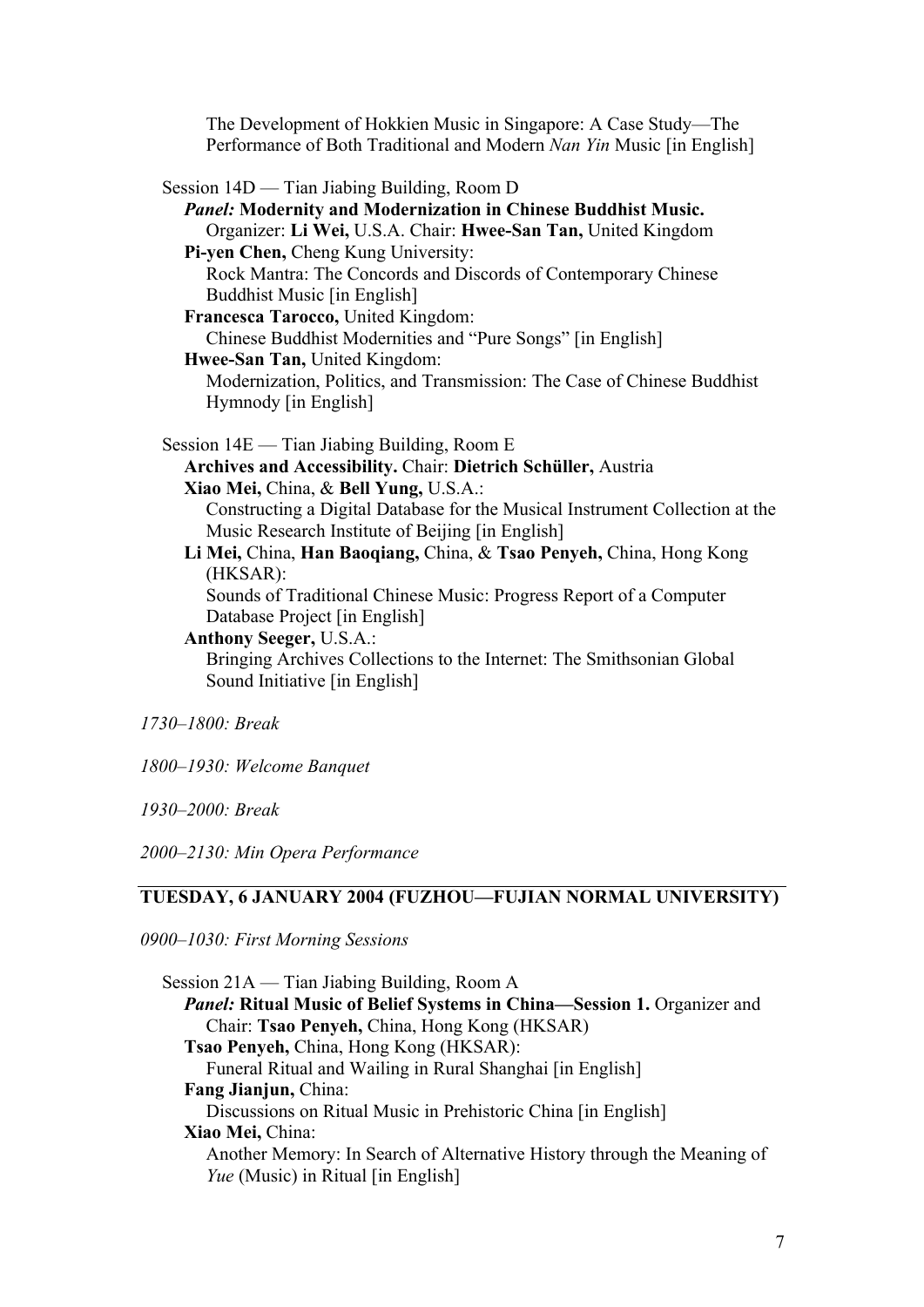Session 21B — Tian Jiabing Building, Room B

*Panel:* **Contemporary "Traditional" South African Music and Dance: Indigenous, Indigenized, and Extemporized Frontiers of Performance.** Organizer and Chair: **Patricia Opondo,** South Africa

**Patricia Opondo,** South Africa:

Song-Gesture-Dance: Redefined Aesthetics in the Performance Continuum as South African Women's Indigenous Groups Explore New Frontiers [in English]

# **David Thatanelo April,** South Africa:

From Sacred Spaces to the Stage: Processes of Theatricalizing Sacred African Dance Rituals with Reference to Two South African Dance Works [in English]

*Video Presentations*

# Session 21C — Tian Jiabing Building, Room C

**Research on European Instruments.** Chair: **Svanibor Pettan,** Slovenia **Brigitte Bachmann-Geiser,** Switzerland:

The Swiss *Halszither* as a Descendant of the Renaissance Cittern [in English] **Anne Caufriez,** Belgium:

The Impact of the Bagpipe on the Song's Musical System (Portugal) [in English]

[other paper to be announced]

#### Session 21D — Tian Jiabing Building, Room D

# **Interfaces between Christianity and Local Musical Traditions in Island Southeast Asia.** Chair: **David Harnish,** U.S.A.

#### **Ricardo D. Trimillos,** U.S.A.:

Domesticating Spanish Catholicism: The *Pabasa,* Filipino Voices, and the Christian Epic [in English]

# **Maria Manuel Silva,** United Kingdom:

The Catholic Church in East-Timor: Legacy and Cultural Support [in English]

**Ekkehart Royl,** Germany:

The Traditional *Manobo-*Rituals: A Reaction against Christianity and Islam in Mindanao [in English]

#### Session 21E — Tian Jiabing Building, Room E

**Historical Ethnomusicological Studies Concerning Asia.** Chair: **Pi-yen Chen,** Cheng Kung University

**Helen Rees,** U.S.A.:

Foreign Sources in the Pre-1949 Historiography of Regional Chinese Musics: Examples from the Southwest [in Chinese]

# **Wang Xiaodun,** China, & **Sun Xiaohui,** China:

The Movement of Musicians and Its Impact on Music in the Han and Tang Dynasties [in Chinese]

#### **Yang Kueihsiang,** Japan:

A Survey of the Dramatic Character of Nagasaki "Ching Music" [in Chinese]

*1030–1100: Tea Break*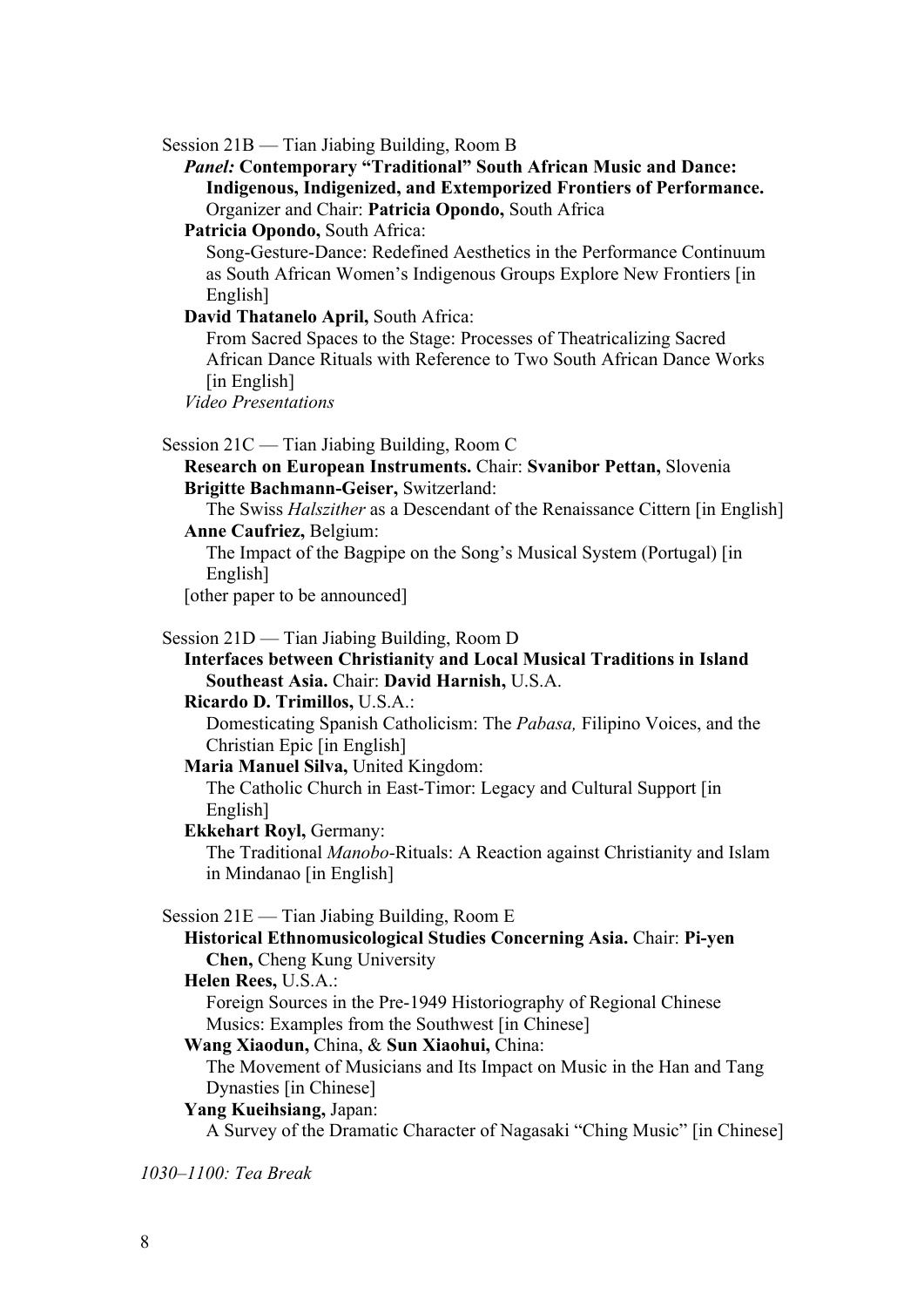| Session 22A — Tian Jiabing Building, Room A<br><b>Panel: Ritual Music of Belief Systems in China—Session 2. Organizer and</b><br>Chair: Tsao Penyeh, China, Hong Kong (HKSAR)<br>Yang Minkang, China:                                                                                                                                                                                                                                                                                                                                                                                                                                                                                           |
|-------------------------------------------------------------------------------------------------------------------------------------------------------------------------------------------------------------------------------------------------------------------------------------------------------------------------------------------------------------------------------------------------------------------------------------------------------------------------------------------------------------------------------------------------------------------------------------------------------------------------------------------------------------------------------------------------|
| Christmas Day Ritual Music of the Lisu Ethnic Nationality in Yunnan: Past<br>and Present [in English]                                                                                                                                                                                                                                                                                                                                                                                                                                                                                                                                                                                           |
| Qi Kun, China:<br>Reconstruction of Tradition: The Case of Music in the Ancestor Worship<br>Ritual of Wangkou Village of Wuyuan County (Jiangxi Province) [in<br>English]                                                                                                                                                                                                                                                                                                                                                                                                                                                                                                                       |
| Guan Jie, China, Hong Kong (HKSAR), & Fu Cuiping, China:<br>Examining the Prototype of Music Memory: A Narrative and Afterthoughts<br>on the Shamanistic Ceremony of the Manchus [in Chinese]                                                                                                                                                                                                                                                                                                                                                                                                                                                                                                   |
| Session 22B — Tian Jiabing Building, Room B<br>Monothematism and Melody in China and Beyond. Chair: Francesca<br>Tarocco, United Kingdom                                                                                                                                                                                                                                                                                                                                                                                                                                                                                                                                                        |
| Frank Kouwenhoven, the Netherlands:<br>Monothematism and the World's Song Traditions: Why Melodical Change?<br>Why Not? [in English]                                                                                                                                                                                                                                                                                                                                                                                                                                                                                                                                                            |
| <b>Antoinet Schimmelpenninck, the Netherlands:</b><br>Monothematism in Chinese Folk Songs: Traditions in Jiangsu and in the<br>Gansu-Qinghai Border Region [in English]<br>Ma Libing, China, & Gene Cho, U.S.A.:                                                                                                                                                                                                                                                                                                                                                                                                                                                                                |
| A Comparative Study of Chinese and European Melody [in Chinese]<br>Session 22C — Tian Jiabing Building, Room C<br>Political Contexts and Music in China. Chair: Frederick Lau, U.S.A.<br>Jonathan P. J. Stock, United Kingdom:<br>Huju and the Politics of Revolution: Reforming Traditional Opera in<br>Shanghai Post-1949 [in English]<br>Li An'ming, China, & Huang Fu, China:<br>Resistance and Transmission of Ceremonial Music: The "Miao Shan Xue"<br>Women's Dongjing Association in Tonghai County, Yunnan Province [in<br>Chinese]<br><b>Wang Ying-fen, Taiwan University:</b><br>Nanguan Music in Cross-Strait Exchanges between Taiwan and Fujian: A<br>Social History [in English] |
| Session 22D — Tian Jiabing Building, Room D<br>Pacific Encounters with Christian Music. Chair: Raymond Ammann,<br>Vanuatu<br>Michael R. Clement, U.S.A.:<br>Sacred and Secular Changes in Chamorro Music Resulting from Catholic<br>Missionization [in English]<br>Brian Diettrich, U.S.A.:<br>Navigating Cultural Tensions: Traditional Performing Arts and the Church in                                                                                                                                                                                                                                                                                                                      |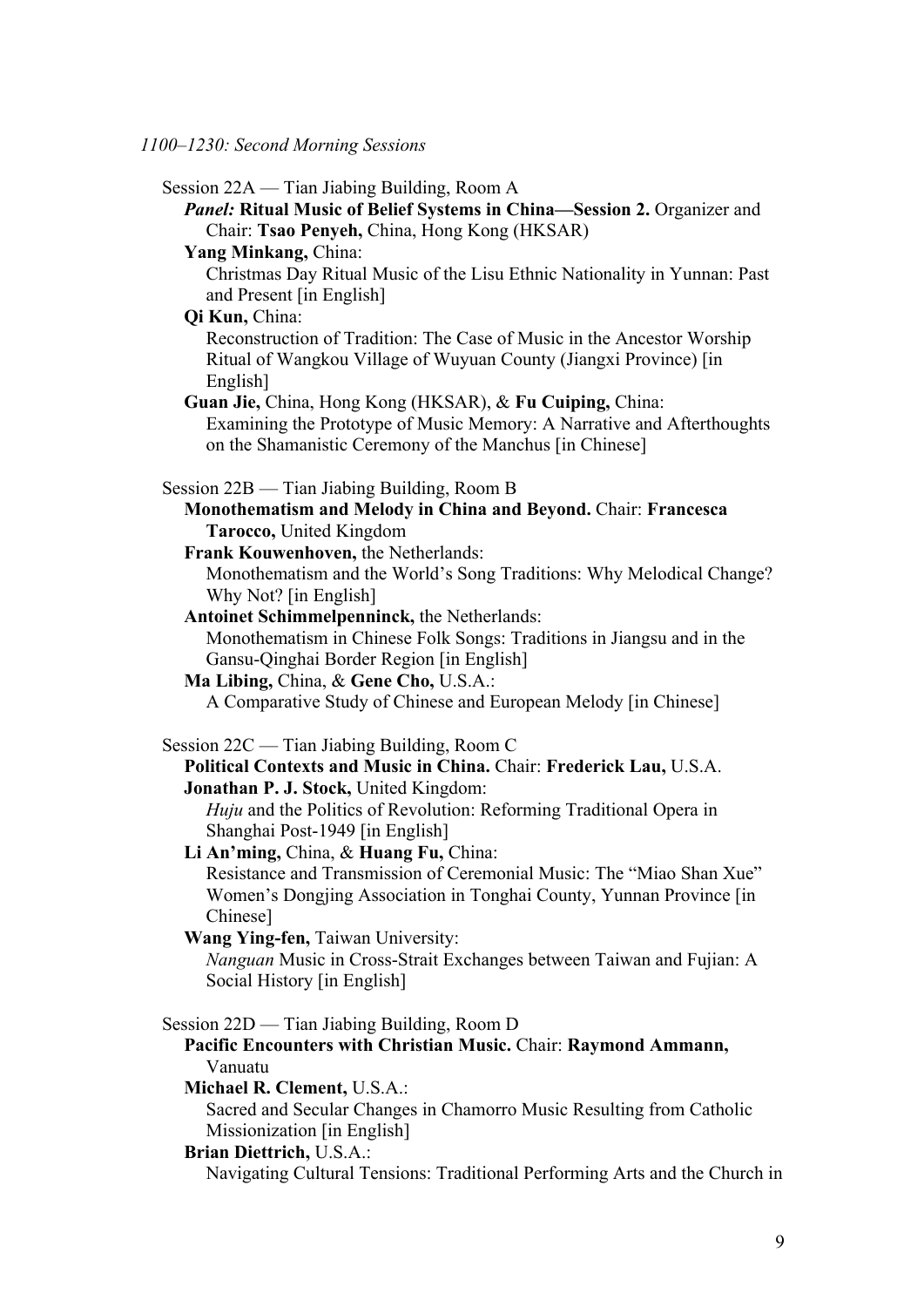Chuuk [in English]

**Don Niles,** Papua New Guinea:

Hymnody in the Seventh-day Adventist Church of Papua New Guinea: Local versus Universal Identities [in English]

# *1230–1330: Lunch Break*

#### *1330–1530: First Afternoon Sessions*

Session 23A — Tian Jiabing Building, Room A

*Panel:* **Ritual Music of Belief Systems in China—Session 3.** Organizer and Chair: **Tsao Penyeh,** China, Hong Kong (HKSAR)

**Jiayong Qunpei,** China:

The Art of Dying: Music of the Tibetan Buddhist Sky Burial Ritual [in English]

**Yang Hong,** China:

Lantern Festival of Hequ River: Ritual Festival of the Sacred and Profane in Yellow-River Musical Culture [in English]

**Zhou Xianbao,** China, Hong Kong (HKSAR):

Research on the Ritual Functions of Instruments and Music of *Nuo* Opera in Anhui Guichi [in Chinese]

*General Discussion Period*

#### Session 23B — Tian Jiabing Building, Room B

# *Panel:* **Intentions and Outcomes of Musicians' and Collectors' Activities: A Swedish Case.** Organizer and Chair: **Dan Lundberg,** Sweden

# **Dan Lundberg,** Sweden:

Revival and Research—The Results of Collecting and Research as the Basis for Performance: A Negotiation between "Knowers" and "Doers" [in English]

#### **Mats Nilsson,** Sweden:

Collectors and Reformers in the 1920s and 1970s—Their Aims and Outcomes [in English]

#### **Märta Ramsten,** Sweden:

Collected Repertoires: The Folk Singer's Point of View [in English] **Mathias Boström,** Sweden:

From China and Lapland with the Phonograph for Entertainment? The Phonogram Archive at the Ethnographic Museum in Stockholm 1910–1930 and Additional Perspectives on Early Ethnographic Recordings [in English]

Session 23C — Tian Jiabing Building, Room C

# **Interactions between Dancers and Musicians in Chinese Traditions.** Chair: **Xiu Hailin,** China

**Wang Yanrong,** China, & **Wang Peixia,** China:

Examining the Functions and Meanings of Music and Dance Interactions in *Jilin Yangge* Performance [in Chinese]

#### **Bi Fengqi,** China, & **Qi Junbo,** China:

Integration of Music and Movement in Beijing Opera [in Chinese] **Zhang Jinhua,** China:

Music and Dance in Traditional Chinese Opera [in Chinese]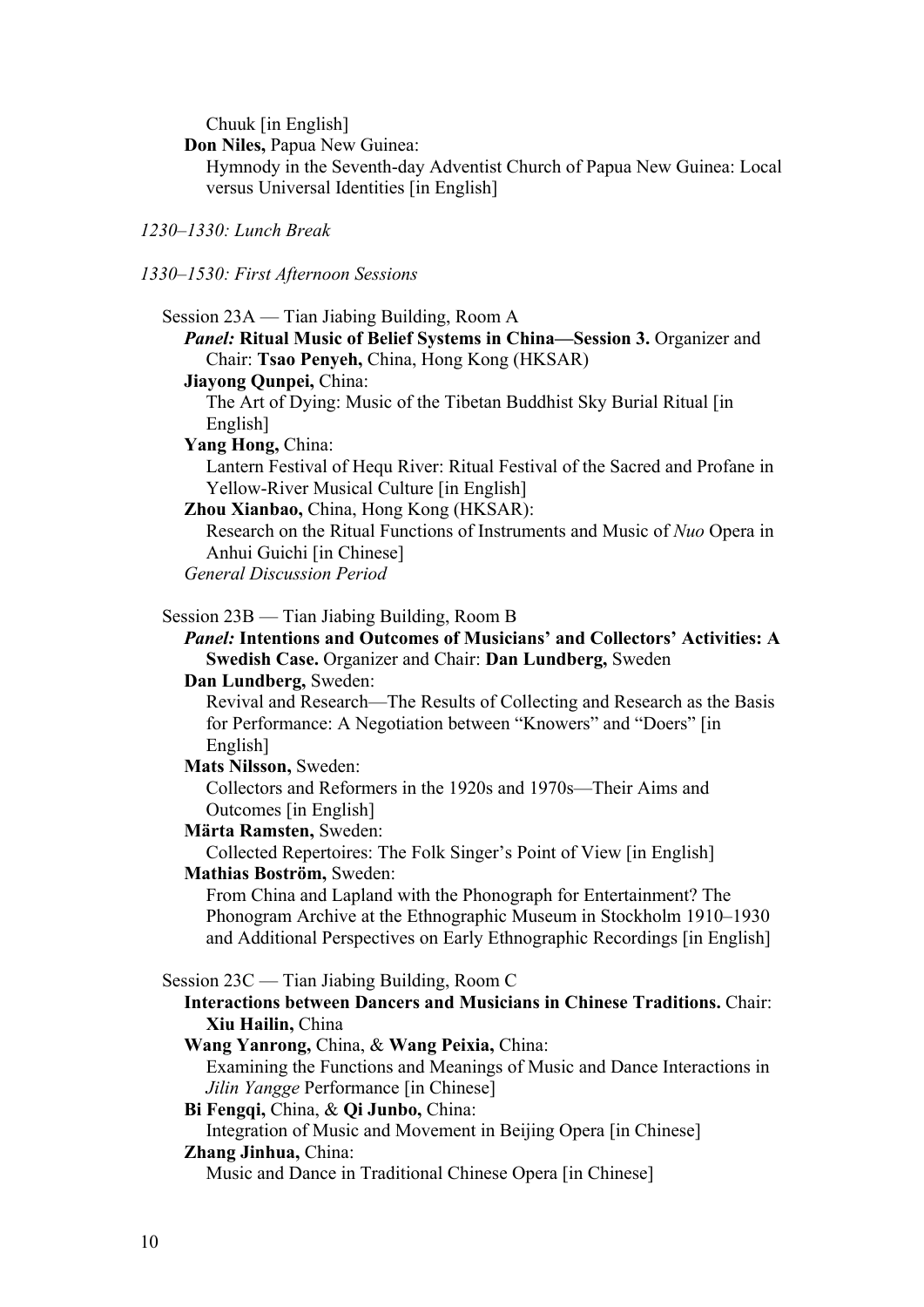#### **Zhang Yi,** China:

Music and Dance of the Northeastern Popular Art Form *Errenzhuan* [in Chinese]

#### Session 23D — Tian Jiabing Building, Room D

#### **Contemporary Music Transformations.** Chair: **Tan Sooi Beng,** Malaysia **David Wong,** United Kingdom:

"Crouching Tiger, Hidden Dragon": The Significance of the Piano amongst the Chinese in Sabah [in English]

#### **Yang Xiao,** China:

The Cultural Significance of the *Kgal Laox* Multi-part Vocal Form: Transmission and Transformation in the Village, Schools, and Concert Halls [in Chinese]

# **Zhao Hongrou,** China:

Change and Continuity in *Barhu* Mongolian Folk Ballads in the Hulunbeir Prairie [in Chinese]

# **Martina Claus-Bachmann,** Germany:

"In the Pulse of My Drum and the Beat of My Heart I Create an Eternal Altar": Drum Sound Images as Cultural Sanctuaries for Individuals and Audible Visiting Cards of Cultural Formations [in English]

#### Session 23E — Tian Jiabing Building, Room E

*Business Meeting:* **Study Group on Iconography.** Organizer and Chair: **Tilman Seebass,** Austria

[in English]

#### *1530–1600: Tea Break*

#### *1600–1730: Second Afternoon Sessions*

#### Session 24A — Tian Jiabing Building, Room A

*Panel:* **A Cognitive Approach to Bedjan Pygmies Vocal Polyphony and Ouldeme Instrumental Polyphony (Cameroon): Methodology and Results.** Organizer and Chair: **Simha Arom,** France

#### **Nathalie Fernando,** France:

The Study of Non-tempered Systems: Problematics and Methodology [in English]

#### **Fabrice Marandola,** France:

Interactive Experimental Methods in the Field: Application and Results [in English]

#### **Simha Arom,** France:

A Cognitive Approach to the Study of Musical Scales in Polyphonies of Central Africa [in English]

#### Session 24B — Tian Jiabing Building, Room B

**New Insights into Indonesian Music.** Chair: **Wim Van Zanten,** the Netherlands

**Sumarsam,** U.S.A.:

Musical System and Metaphor: The Case of Javanese Gamelan [in English] **David Harnish,** U.S.A.: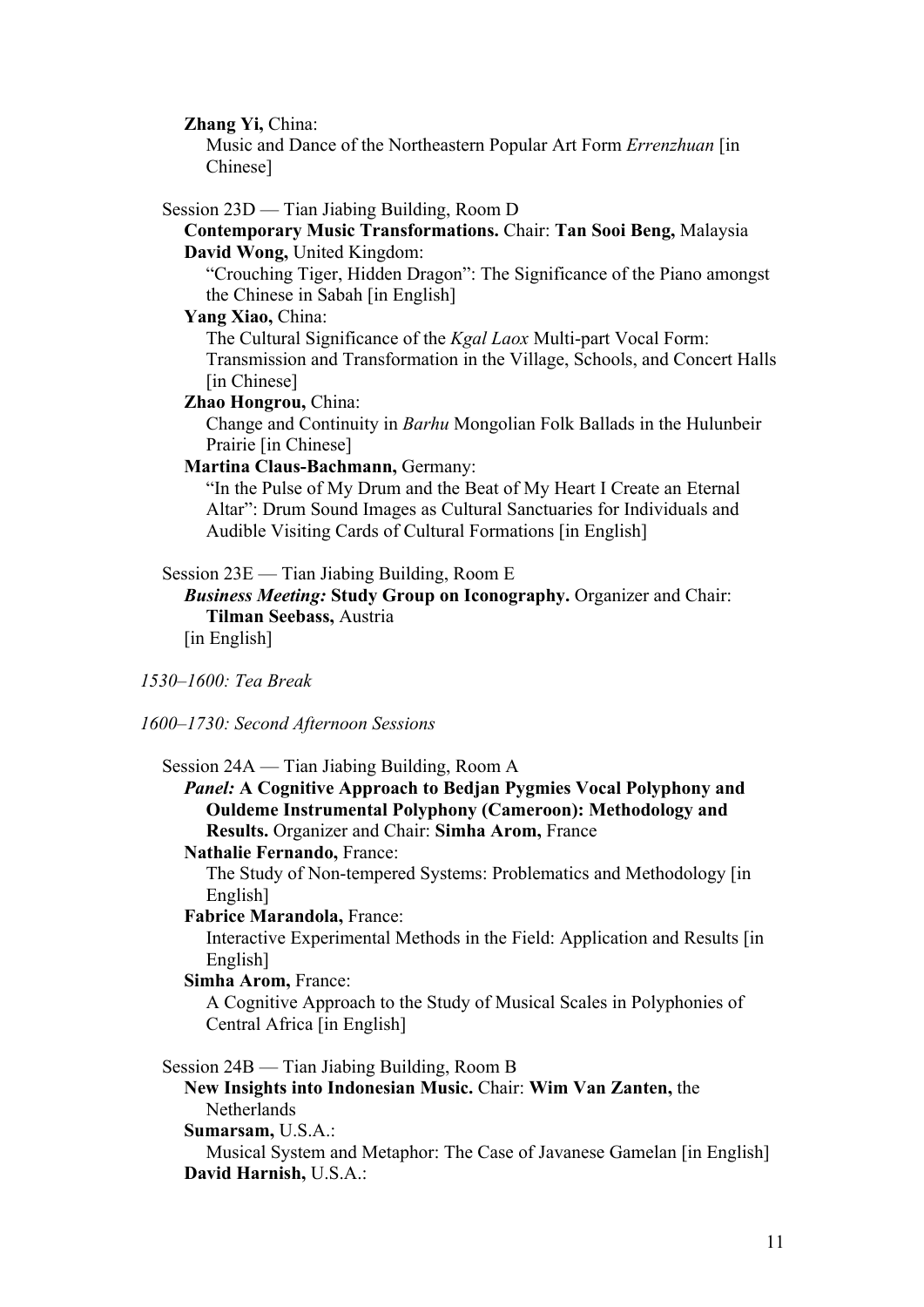*Wayang Sasak,* the Shadowplay of Lombok, Indonesia: Music, Performance, and Negotiations with Religion and Modernity [in English]

# **Kendra Stepputat,** Germany:

Two Forms of Interaction in Balinese Dance Performance: *Baris* versus *Legong* [in English]

#### Session 24C — Tian Jiabing Building, Room C

# **The Manipulation of Musical Traditions.** Chair: **David W. Hughes,** United Kingdom

**Jane Alaszewska,** Japan:

Preservation as a Force for Innovation: The Japanese Cultural Property Law and Its Impact on the Japanese Performing Arts [in English]

#### **Naka Mamiko,** Japan:

From a Yearning for Exoticism to an Authentic Performance Experience: The Western Understanding of East Asian Traditional Performing Arts [in Chinese]

# **James Burns,** United Kingdom:

Death Doesn't Know that We Are Poor: The Ethnographer as D.J.—Mixing Texts to Represent Meaning in the Sonu Funeral Song Tradition [in English]

# Session 24D — Tian Jiabing Building, Room D

# **Fujian Musical Traditions.** Chair: **Helen Rees,** U.S.A.

**Yang Mu,** Australia:

Social Transformation and Change of Traditional Music? The Case of Performing Arts in Fuzhou, China [in English]

# **Yamamoto Hiroko,** Japan:

The Culture of Sound Created by Drums of the String Puppet Theater of Quanzhou in China [in English]

# **Zheng Changling,** China:

The Life of Chen Yang and the Study of *Yueshu* [in Chinese]

#### Session 24E — Tian Jiabing Building, Room E

#### **Dance/Music and Its Teaching.** Chair: **Adrienne Kaeppler,** U.S.A. **Barbara Sicherl-Kafol,** Slovenia:

To Music through Movement and Traditional Dance [in English] **Iwasawa Takako,** Japan:

The Teacher's Body and the Dancing Body: Traditional *Nooraa* Performance in the Southern Part of Thailand [in English]

# **Bussakorn Sumrongthong,** Thailand, & **Sek Aksaranukrow,** Thailand: The Use of Thai Musical Instruments as Tools in Music Therapy following Akaboshi's Musical Therapy Method [in English]

#### *1730–1800: Break*

*1800–1930: Dinner*

*1930–2100: Traditional Music of Fuzhou Performance*

# **WEDNESDAY, 7 JANUARY 2004 (FUZHOU—FUJIAN NORMAL UNIVERSITY)**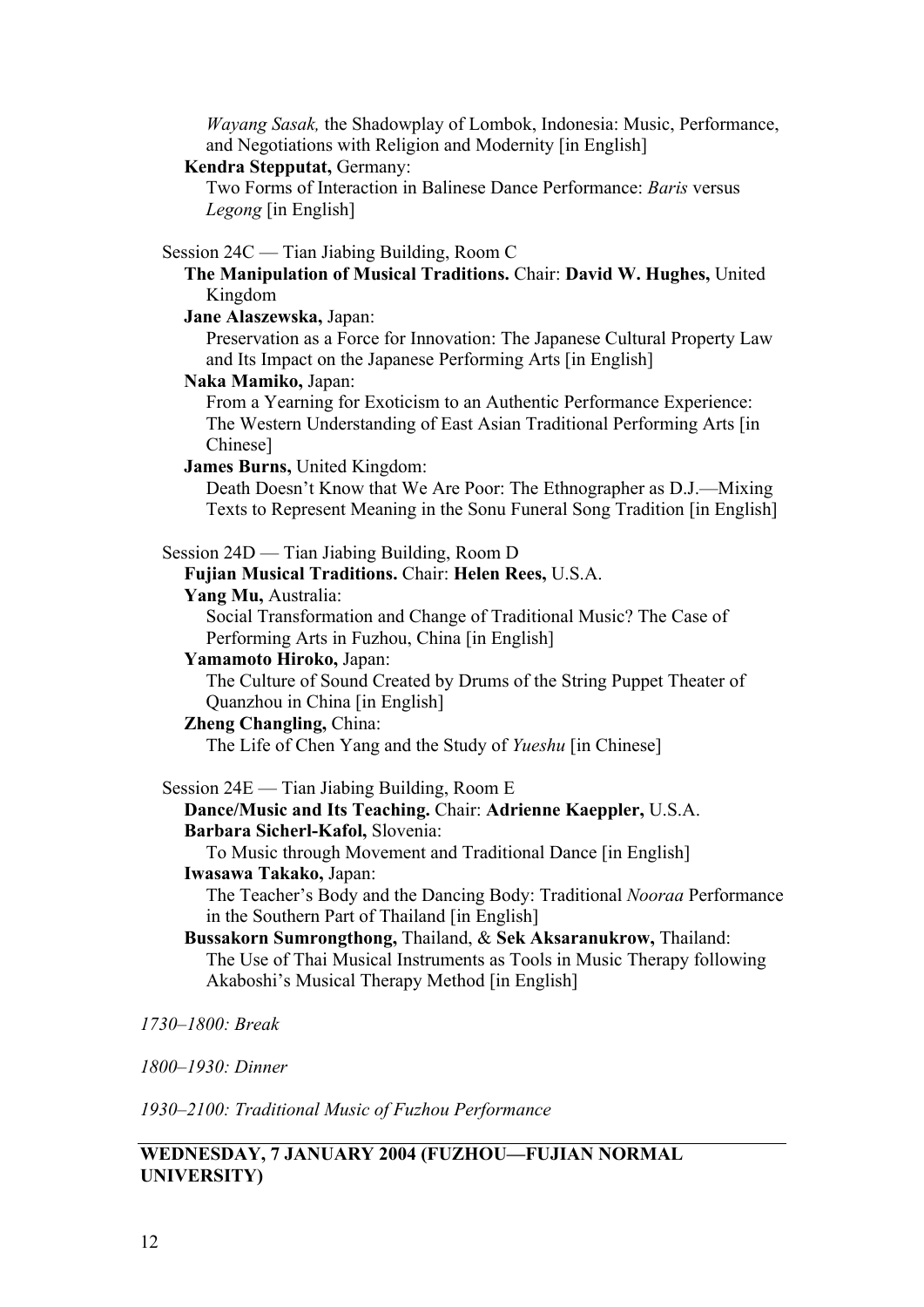| Session 31A — Tian Jiabing Building, Room A                                                                                           |
|---------------------------------------------------------------------------------------------------------------------------------------|
| Research on Chinese Narrative Music. Chair: Chou Chiener, United                                                                      |
| Kingdom                                                                                                                               |
| Chan Sau Yan, China, Hong Kong (HKSAR), & Yu Siu Wah, China, Hong<br>Kong (HKSAR):                                                    |
| Cantonese Nanyin: Musical Structure, Performance Practice, Improvisation,<br>and Oral Transmission [in English]                       |
| Lu Dongliang, China:                                                                                                                  |
| Examining Xiaoge Funeral Songs in Guanyang, Guangxi Province [in<br>Chinese]                                                          |
| Huang Xiuqing, China:                                                                                                                 |
| On the Origins of Nanci in Nanping and the Dissemination of Sutan in<br>Southeast China [in Chinese]                                  |
| Session 31B — Tian Jiabing Building, Room B<br>Panel: Ethnomusicology in Slovenia. Organizer and Chair: Svanibor Pettan,              |
| Slovenia                                                                                                                              |
| <b>Svanibor Pettan, Slovenia:</b>                                                                                                     |
| National – European – Global: Ethnomusicological Issues in a Small Country<br>[in English]                                            |
| Albinca Pesek, Slovenia:                                                                                                              |
| Ethnomusicology and Music Education: Two Views from Slovenia [in<br>English]                                                          |
| Urša Šivic, Slovenia:                                                                                                                 |
| Slovenia's Folk Music Tradition and the Tradition of Slovene Folk Music<br>Research [in English]                                      |
| Session 31C — Tian Jiabing Building, Room C                                                                                           |
| <b>Nanguan Issues.</b> Chair: Wang Ying-fen, Taiwan University                                                                        |
| Chen Wen Chyou-chu, Taipei University of the Arts:                                                                                    |
| The Cultural Diffusion of an Instrument: The Example of the Nanguan Pi-pa<br>[in English]                                             |
| Wang Dandan, China:                                                                                                                   |
| Analysis of the Rhythmic Characteristics of Fujian Nangu [in Chinese]<br>Wang Shan, China:                                            |
| The Continuation of <i>Nanyin</i> and Local Cultural Policy [in Chinese]                                                              |
| Session 31D - Tian Jiabing Building, Room D                                                                                           |
| Fujian Musical Traditions. Chair: Yang Mu, Australia                                                                                  |
| Lin Haixiong, China:                                                                                                                  |
| The Structure and Manufacture of the Daguangxian (Bow Stringed<br>Instrument) [in Chinese]                                            |
| Huang Mingzhu, China:                                                                                                                 |
| The Interaction of Dance and Music in the Fujian Folk Genre Caicha Pudie<br>(Playing with Butterflies while Picking Tea) [in Chinese] |
| Zang Huan, China:<br>A Comparative Study of Role Classification in Chinese Peking Opera and                                           |
|                                                                                                                                       |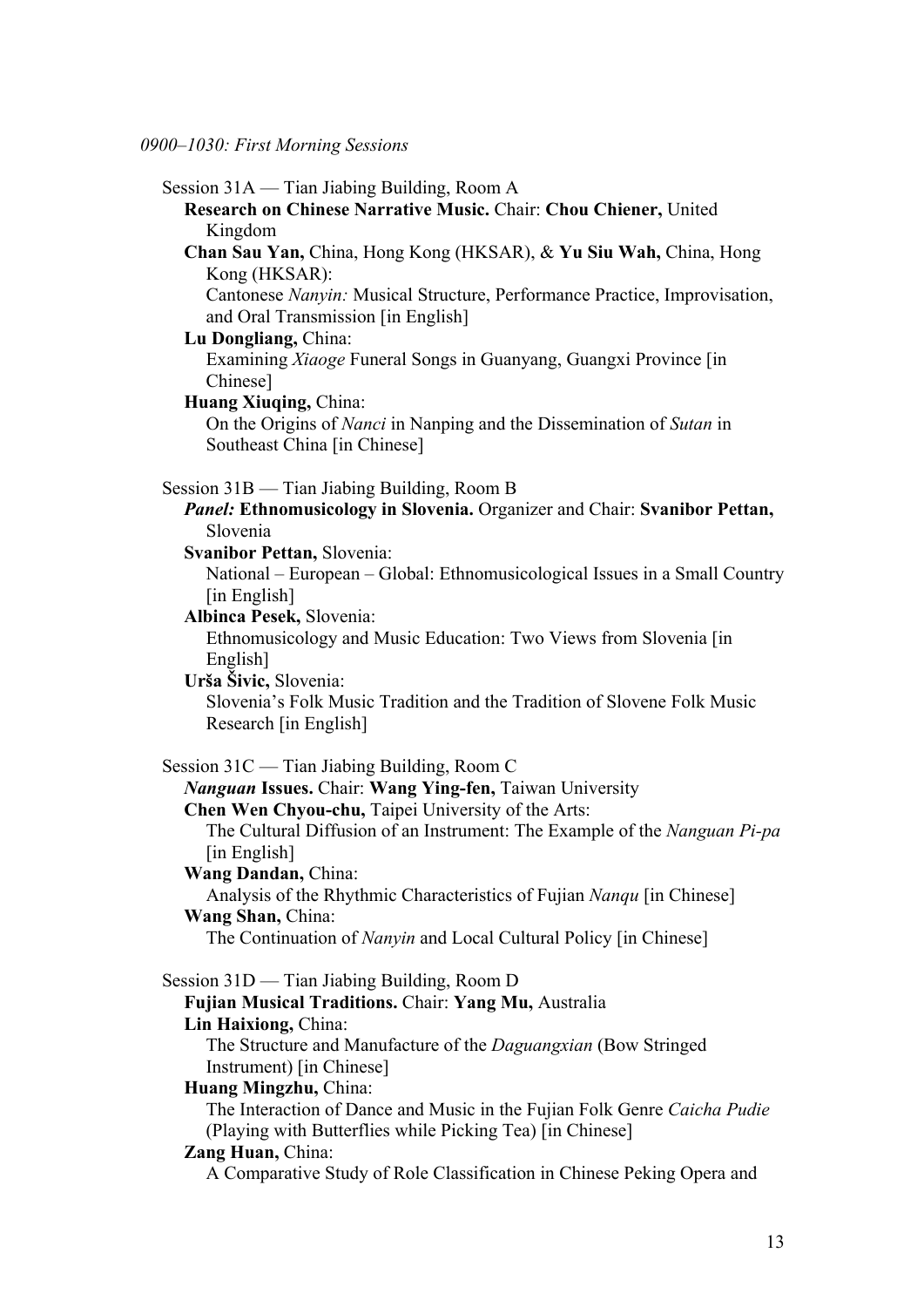Western *Bel Canto* [in Chinese]

| Session $31E -$ Tian Jiabing Building, Room E |  |  |  |  |  |
|-----------------------------------------------|--|--|--|--|--|
|-----------------------------------------------|--|--|--|--|--|

**Central and Western Asian Instrumental Traditions.** Chair: **Bussakorn Sumrongthong,** Thailand

**Razia Sultanova,** United Kingdom:

Instrument Making in Uzbekistan: Remembrance of Things Past [in English] **Songül Karahasanoglu Ata,** Turkey:

A Comparative View of the *Mey, Balaban,* and *Duduk* as Organological Phenomena and Representatives of Differing Musical Systems [in English] [other paper to be announced]

# *1030–1100: Tea Break*

*1100–1230: Second Morning Sessions*

| Session 32A — Tian Jiabing Building, Room A                                                               |
|-----------------------------------------------------------------------------------------------------------|
| Issues in Fujian Music. Chair: Zhang Boyu, China                                                          |
| Wu Qiu-hong, China:                                                                                       |
| Tunes and Vocal Tones in <i>Nanyin</i> (Southern Music) [in Chinese]                                      |
| Tong Chunyan, China:                                                                                      |
| Textual Research on the Chiba [in Chinese]                                                                |
| Zhou Xiaofan, China:                                                                                      |
| To Feel the Charm of Traditional Arts in the Cultural Circle of Nanyin-                                   |
| Reflections on the Teaching of <i>Nanyin</i> in Local Colleges [in Chinese]                               |
| Session 32B — Tian Jiabing Building, Room B                                                               |
| <b>Roundtable: Chinese Music in North America—Specific Topics.</b> Sponsored                              |
| by the Association for Chinese Music Research, under the Society for                                      |
| Ethnomusicology. Organizer and Chair: Nora Yeh, U.S.A.                                                    |
| Wah-Chiu Lai, U.S.A.:                                                                                     |
| Chaozhou Music in North America [in Chinese & English]                                                    |
| Helen Rees, U.S.A.:                                                                                       |
| Rescuing a Resource in Chinese American Musical History: A UCLA                                           |
| Project [in Chinese $&$ English]                                                                          |
| Valerie Samson, U.S.A.:                                                                                   |
| Report from San Francisco [in Chinese & English]                                                          |
| Lee Yu-Chin, U.S.A.:                                                                                      |
| Observation of Chinese-American Immigrants' Musical Activity in New<br>York City [in Chinese $&$ English] |
|                                                                                                           |
| Session 32C — Tian Jiabing Building, Room C                                                               |
| The Study of Music and Shamanism. Chair: Yu Siu Wah, China, Hong Kong<br>(HKSAR)                          |
| Park Mikyung, Korea:                                                                                      |
| Improvisation of Korean Shamans: A Study of a Degenerative Aspect [in                                     |
| English]                                                                                                  |
| Song Xiping, China:                                                                                       |
| The Phenomenon of Shamanism in Folk Ritual Music and Dance [in]                                           |
| Chinese]                                                                                                  |
|                                                                                                           |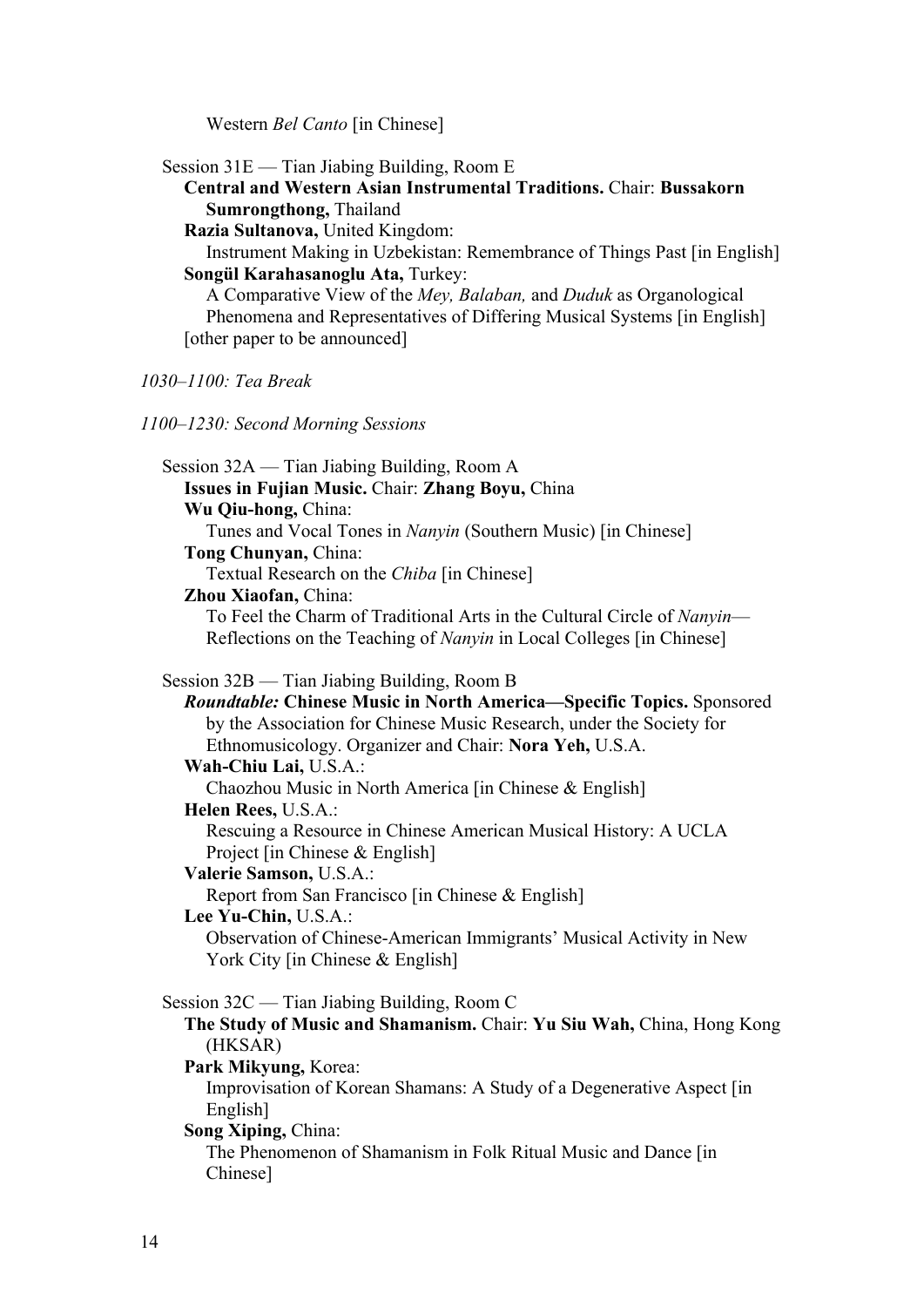**Liu Guiteng,** China:

Shamanistic Instruments of the Altaic-Family Nationalities in Northeast China [in Chinese]

#### Session 32D — Tian Jiabing Building, Room D

#### **Korean and Japanese Music Research.** Chair: **R. Anderson Sutton,** U.S.A. **Inok Paek,** United Kingdom:

Plucking the Beatles, Performing Modernity: Politics of the *Kayagûm* Zither Playing in Korea [in English]

# **Kim Hee-sun,** U.S.A.:

Music and Life of a Pioneer: Yi Sŏng-ch'ŏn and His *Kayagŭm Shin'gok* in South Korea [in English]

# **Terence Lancashire,** Japan:

From Ritual Dance to Ritual Theater: Japanese *Kagura* [in English]

#### Session 32E — Tian Jiabing Building, Room E

*Business Meeting:* **Study Group on Musics of Oceania.** Organizer and Chair: **Stephen Wild,** Australia

[in English]

# *1230–1330: Lunch Break*

|  | 1330-1530: First Afternoon Sessions |  |
|--|-------------------------------------|--|
|--|-------------------------------------|--|

Session 33A — Tian Jiabing Building, Room A *Panel:* **Musical Instruments as Insights on Musical Systems.** Organizers: **Henry Johnson,** New Zealand, and **Margaret Kartomi,** Australia. Chair: **Margaret Kartomi,** Australia **Margaret Kartomi,** Australia: "If a Man Can Kill a Buffalo with One Blow He Can Play a *Rapa'i Pasè*": How the Frame Drum Expresses Facets of Acehnese Identity [in English] **Tsai Tsan-huang,** United Kingdom: Debating Traditions: Musical Instrument or Sacred Instrument?—The Contemporary *Qin* Practices of the Scholarly Traditions and the Institutional Traditions in Chinese Societies [in English] **Zheng-Ting Wang,** Australia: Interpretation of the *Sheng*'s Traditional Harmony [in English] **Gerard Béhague,** U.S.A.: *Atabaques* Drums in Afro-Brazilian *Candomblé* Religion: The Voices of the Gods [in English] Session 33B — Tian Jiabing Building, Room B *Roundtable:* **Chinese Music in North America—General Topics.** Sponsored by the Association for Chinese Music Research, under the Society for Ethnomusicology. Organizer and Chair: **Nora Yeh,** U.S.A. **Frederick Lau,** U.S.A.: Problems and Opportunities of Teaching Chinese Music in America [in Chinese & English] **Su Zheng,** U.S.A.: Diasporic Intersections: 2002 Chinese Music Festival at Wesleyan [in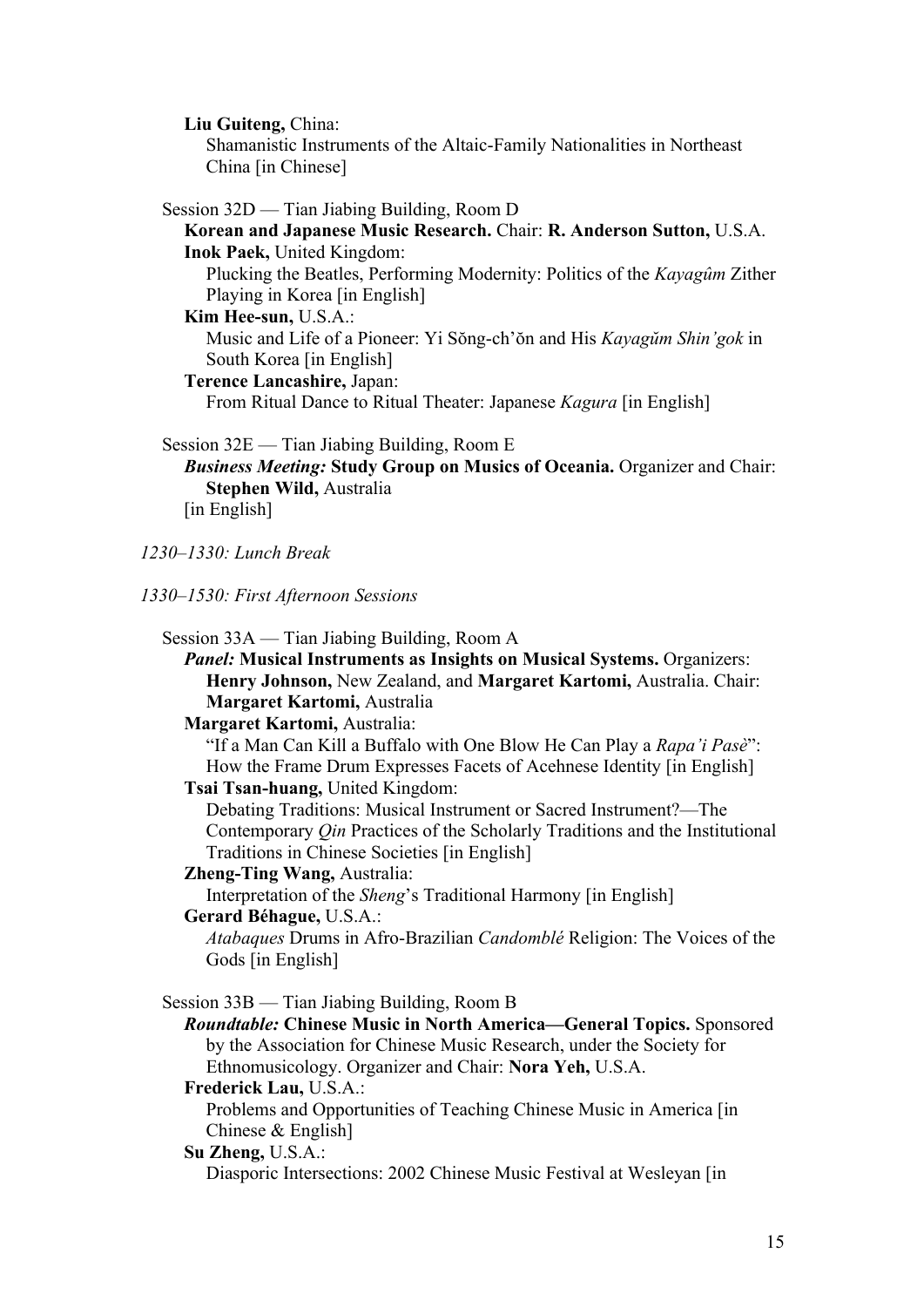Chinese & English]

**Joseph S. C. Lam,** U.S.A.:

Reading Sinology and Chinese Music in America [in Chinese & English] **Nora Yeh,** U.S.A.:

Proposal to Develop a Chinese American Music and Performing Arts Archive in North America [in Chinese & English]

# Session 33C — Tian Jiabing Building, Room C

**Reconsiderations of Musical Elements and Issues of Preservation.** Chair: **Wang Yuhwen,** Taiwan University

**Rinko Fujita,** Austria:

Research Regarding Tempo in Japanese Court Music *Gagaku* [in English]

**Weng Chih Wen,** Tainan College of the Arts, **Lin Cheng-Yuan,** Tsing Hua University, **Jang Jyh-Shing Roger,** Tsing Hua University, & **Shen Qia,**  China:

Computer-based Analysis and Assessment of the *YinQiang* of the *Erhu* [in English]

**Zhang Boyu,** China:

Chinese Traditional Music in Modern Changing Society: The Essential Reasons for Its Demise and Rejuvenation [in Chinese]

**Wang Yibin,** China, & **Zong Qi,** China:

On the State of Survival and Measures of Preservation Concerning the Cultural Heritage of Chinese Folk Music [in Chinese]

# Session 33D — Tian Jiabing Building, Room D

# **Insights on Musical Systems through Instruments.** Chair: **Hwee-San Tan,**  United Kingdom

**Oshio Satomi,** Japan:

The Tunings of the *Shamisen* (Three-stringed Plucked Lute of Japan) as the Generative System of the Melodies [in English]

# **Zhao Weiping,** China:

Historical Transmission and Changes of the *Pipa:* The Case of the Chinese *Pipa* and Japanese *Biwa* [in Chinese]

# **Chu Hao,** China:

National Aesthetic Psychology and Chinese Traditional Instrumental Music Composition [in Chinese]

# **Enrique Cámara de Landa,** Spain:

Playing the Drums for Understanding the Musical System: Carnival Songs in the Argentine Northwest [in English]

# Session 33E — Tian Jiabing Building, Room E

**Song, Singing, and Meaning.** Chair: **Dan Lundberg,** Sweden **Sylvie Bolle,** Switzerland:

Singing Style from the Inhabitants of Swaneti, South Caucasus, Georgia: Questions of Interpretations [in English]

# **Kajsa Paulsson,** Sweden:

"Pippi Longstocking" and Traditional Songs [in English]

# **Marc-Antoine Camp,** Switzerland:

Whose Song? Meanings of a Song in Local and Regional Contexts [in English]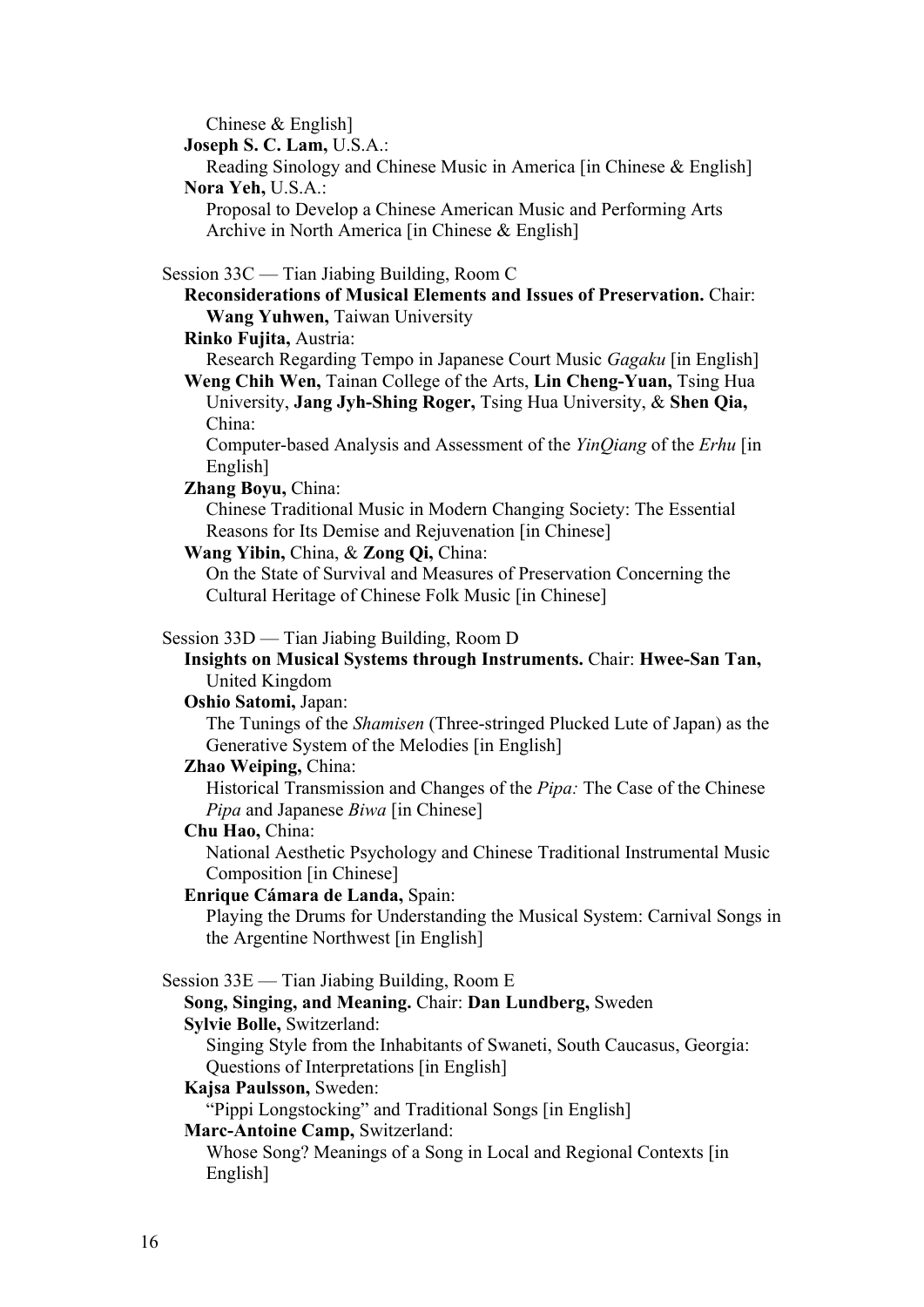**Tran Quang Hai,** France:

About the Terminology Used for Overtones/Undertones in Throat Singing/Overtone Singing Styles [in English]

*1530–1600: Tea Break*

*1600–1730: Second Afternoon Session*

Session 34A — Shao Yifu Building **36th General Assembly of the International Council for Traditional Music** *Agenda printed in April 2003 ICTM* Bulletin

*1730–1800: Break*

*1800–1930: Dinner*

*1930–2100: Performance of* Rukyu Yu Zuo *Music* (Ryukyu no uzagaku) *by the Research Academy for the Recovery of Ryukyu no uzagaku in Okinawa, Japan*

# **THURSDAY, 8 JANUARY 2004 (FUZHOU —> QUANZHOU)**

*Travel to Quanzhou and Cultural Programs:*

*0730: Leave Fuzhou*

*0930: Arrive in Putian; visit to Meizhou Island*

*0930–1130: Puxian Opera and Puxian Folk Music Performances*

*1130–1230: Lunch*

*1230: Leave Putian*

*1400: Arrive in Quanzhou*

*1400–1730: Visit the Relic of the "Maritime Silk Road" in Quanzhou*

*1730–1800: To Hotels*

*1800–1930: Welcome Banquet*

*1930–2130: Liyuan Opera, Gaojia Opera, and Puppet Performances*

# **FRIDAY, 9 JANUARY 2004 (QUANZHOU—QUANZHOU NORMAL UNIVERSITY)**

*0900–1030: First Morning Sessions*

Session 41A — Arts Building, Room 213 *Panel:* **The Impact of Immigrant Chinese Music on the Musics of Mainland**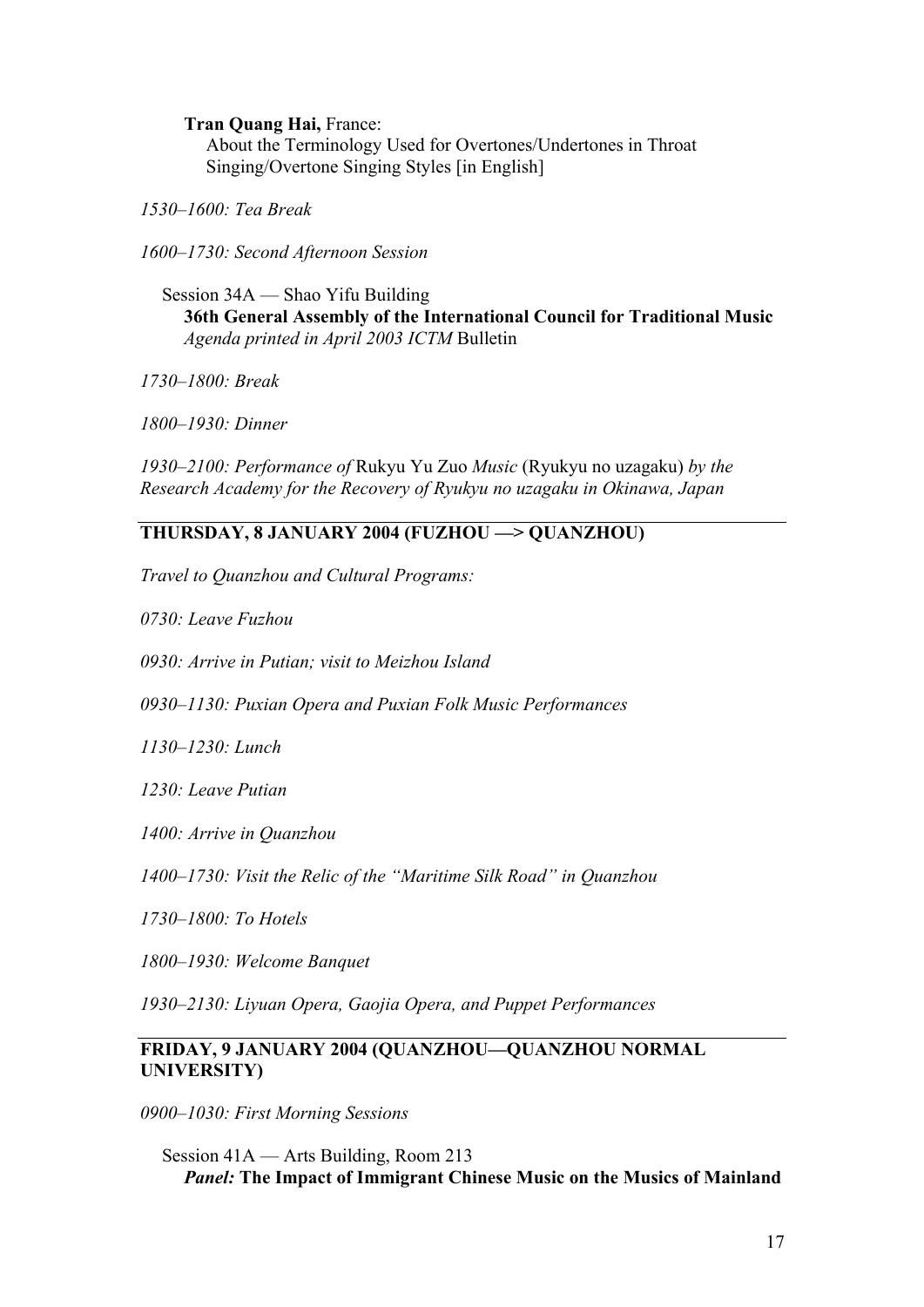**Southeast Asia—Session 1: Music of the Chinese Immigrant Communities in Thailand, Laos, Cambodia, and Vietnam.** Organizer: **Terry E. Miller,** U.S.A. Chair: **Mercedes Dujunco,** U.S.A. **Terry E. Miller,** U.S.A.: Overview: The Chinese Factor in Southeast Asian Culture and Music [in English] **Sara Stone Miller,** U.S.A.: Chinese Music and Theater in Contemporary Thailand [in English] **Mercedes Dujunco,** U.S.A.: The Traffic in Chaozhou *Xianshi* Music Culture: The China-Hong Kong-Thailand Connection [in English] Session 41B — Arts Building, Room 214 *Panel:* **An Ethnomusicology of Terror? Transnational Perspectives on the Music of September 11th.** Organizer: **Ankica Petrovic,** U.S.A. Chair: **Jonathan Ritter,** U.S.A. **J. Martin Daughtry,** U.S.A.: Charting Paths through Terror's Wake: A Russian-American Community Responds to September 11 [in English] **Jonathan Ritter,** U.S.A.: Imagining Terror Locally: The September 11 Carnival Songs of Ayacucho, Peru [in English] *Open Discussion Period* Session 41C — Arts Building, Room 313 **Explorations of the** *Nanyin Pipa* **and Singing Style.** Chair: **Wang Yaohua,**  China **Sun Liwei,** China: Examining the Cultural Origins and Development of the Chinese *Pipa* [in Chinese] **Sun Liwei,** China, & **Wu Huijuan,** China: The *Nanyin Pipa* and Quanzhou Culture [in Chinese] **Zhang Zhaoying,** China On "Pause for Beat" in the *Changqiang* of Southern Music [in Chinese] Session 41D — Arts Building, Room 314 **Christian Missionization and Music/Dance.** Chair: **Don Niles,** Papua New Guinea **Caroline Bithell,** United Kingdom: "We Are Here to Bear Witness": The Confraternite and Their Musical Activities in Contemporary Corsica [in English] **DeChicchis Nanako,** Japan: Ximón and the Fusional Sound of Holy Week in Highland Guatemala [in English] **Andree Grau,** United Kingdom: Who Is "Missionizing" Who? Tiwi Dancers and the Mission of the Sacred Heart in Northern Australia [in English]

Session 41E — Arts Building, Room 413 **Research on** *Qin* **Traditions.** Chair: **Chuen-Fung Wong,** U.S.A.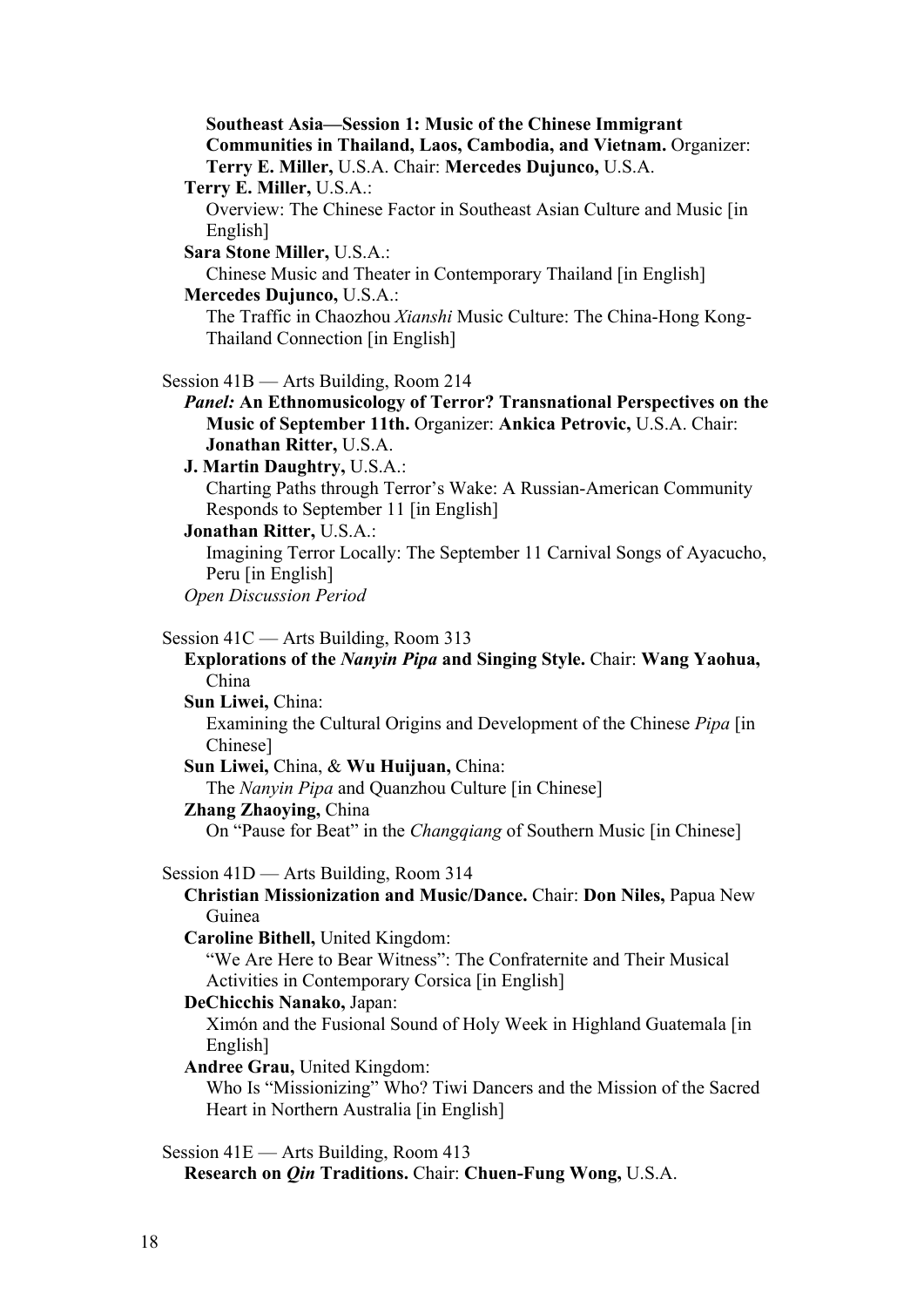**Dai Wei,** China:

Examining the Historical Causes for *Guqin* Schools in the Song Dynasty [in Chinese]

**Liu Chenghua,** China:

Origins and Tradition of the *Guqin,* Chinese Seven-stringed Zither [in Chinese]

**Chao Nancy Hao-Ming (Chin),** Taipei Municipal Teachers College Rethinking the "Transmission" of *Qin* Music in the Past and Present Using the *Qin* Song "Three Variations on Yangguan Gate" as an Example [in Chinese]

*1030–1100: Tea Break*

*1100–1230: Second Morning Sessions*

Session 42A — Arts Building, Room 213

*Panel:* **The Impact of Immigrant Chinese Music on the Musics of Mainland Southeast Asia—Session 2: Comparative Studies of Chinese Immigrant Music and Its Impact on the Musics of Mainland Southeast Asia.** Organizer: **Terry E. Miller,** U.S.A. Chair: **Phong Nguyễn,** U.S.A.

**Phong Nguyễn,** U.S.A.:

Music in a Land of Refuge: The Chinese Immigrants in Vietnam [in English] **Panya Roongruang,** Thailand:

Chinese Influence in Thai Music: A Thai Perspective [in English] **Wah-Chiu Lai,** U.S.A.:

Chaozhou *Gongde:* A Study of Chinese Religious and Funeral Music in Thailand and the United States [in English]

Session 42B — Arts Building, Room 214

*Panel:* **New Research in Music Iconography in Japan.** Organizer: **Steven G. Nelson,** Japan. Chair: **Tilman Seebass,** Austria

**Yamadera Mitsutoshi,** Japan:

Relief of Musicians from the Tomb of Wang Chuzhi, of the Chinese Five Dynasties Period (Tenth Century) [in English]

# **Steven G. Nelson,** Japan:

Music and Dance in the *Nenjû Gyôji Emaki,* a Set of Illustrated Scrolls from Twelfth-Century Japan [in English]

#### **Nakayasu Mari,** Japan:

The Wind Harp as Decoration for Buddhist Architecture in Japan and China [in English]

Session 42C — Arts Building, Room 313

**The Culture of Chinese Opera.** Chair: **Chan Sau Yan,** China, Hong Kong (HKSAR)

**Zhao Zhi'an,** China:

The Role of the Lead Musician in Beijing Opera [in Chinese]

**Yang Qing,** China:

A Study of the Aria and Culture in *Sixian* Opera in Hebei, Shanxi [in Chinese]

**Yao Yi-jun,** China: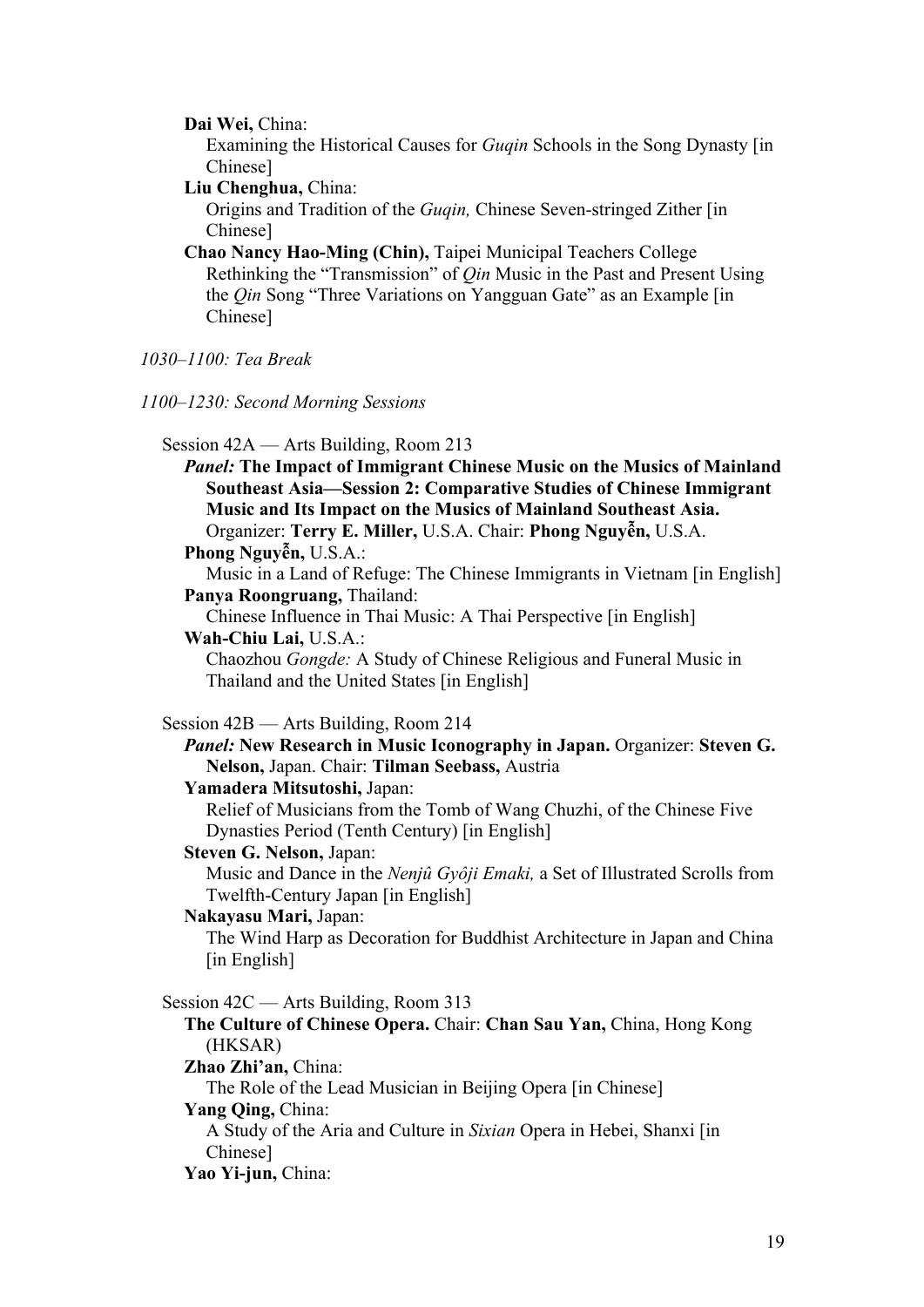The Web of Kinship and Transmission in Chinese Operas [in Chinese]

| Session 42D — Arts Building, Room 314 |
|---------------------------------------|
|---------------------------------------|

**Musical Traditions Meet Film, Theater, and Sound Recordings.** Chair: **Stephen Wild,** Australia

**Beverley Diamond,** Canada:

Sounding Indigenous: Inuit and Sami Film Scores [in English]

# **Klisala Harrison,** Canada:

*Medicine:* Colonial Reconciliation and Music in a Theater Production on Native Residential Schools in Canada [in English]

# **Allan Marett,** Australia:

Recordings and Maruy: The Conception of Sound Recordings among the Aborigines of the Daly Region of North West Australia [in English]

#### *1230–1330: Lunch Break*

# *1330–1530: First Afternoon Sessions*

| Session 43A — Arts Building, Room 213                                       |
|-----------------------------------------------------------------------------|
| Panel: Issues Concerning the Traditional Musical Instruments of Vietnam.    |
| Organizer: Tô Ngọc Thanh, Vietnam. Chair: Tran Quang Hai, France            |
| Tô Ngọc Thanh, Vietnam:                                                     |
| Musical Instruments and Ethnic Music: The Case of Vietnam [in English]      |
| Hồ Thị Hồng Dung, Vietnam:                                                  |
| Musical Instruments in Shamanism Ceremonies of Vietnamese Ethnic            |
| Groups [in English]                                                         |
| Le Toan, Vietnam:                                                           |
| Traditional Musical Instruments for Vietnamese Children [in English]        |
| Nguyễn Thuy Tien, Vietnam:                                                  |
| Vietnamese Traditional Musical Instruments in Contemporary Life [in]        |
| English]                                                                    |
| Session 43B — Arts Building, Room 214                                       |
| <b>Roundtable: East-West Meeting in Ethnochoreology: Current Research</b>   |
| and New Perspectives. Organizer: Anca Giurchescu, Denmark. Chair:           |
| <b>Adrienne Kaeppler, U.S.A.</b>                                            |
| I. Presentation of the Study Group:                                         |
| Egil Bakka, Norway:                                                         |
| Short History: Goals and Stages of Scientific Development of the Study      |
| Group on Ethnochoreology [in English]                                       |
| Marianne Bröcker, Germany:                                                  |
| Presentation of the Sub-Study Groups Which Are the Working Nuclei of the    |
| Study Group [in English]                                                    |
| Mohd Anis Md Nor, Malaysia:                                                 |
| Synthetic Presentation of the 22nd Symposium of the Study Group on          |
| Ethnochoreology, Szeged, Hungary, 2002 [in English]                         |
| <b>Adrienne Kaeppler, U.S.A.:</b>                                           |
| Presentation of the Study Group's Publications (Proceedings, Yearbooks #23) |
| and #33, Newsletter) [in English]                                           |
| Tvrtko Zebec, Croatia:                                                      |
|                                                                             |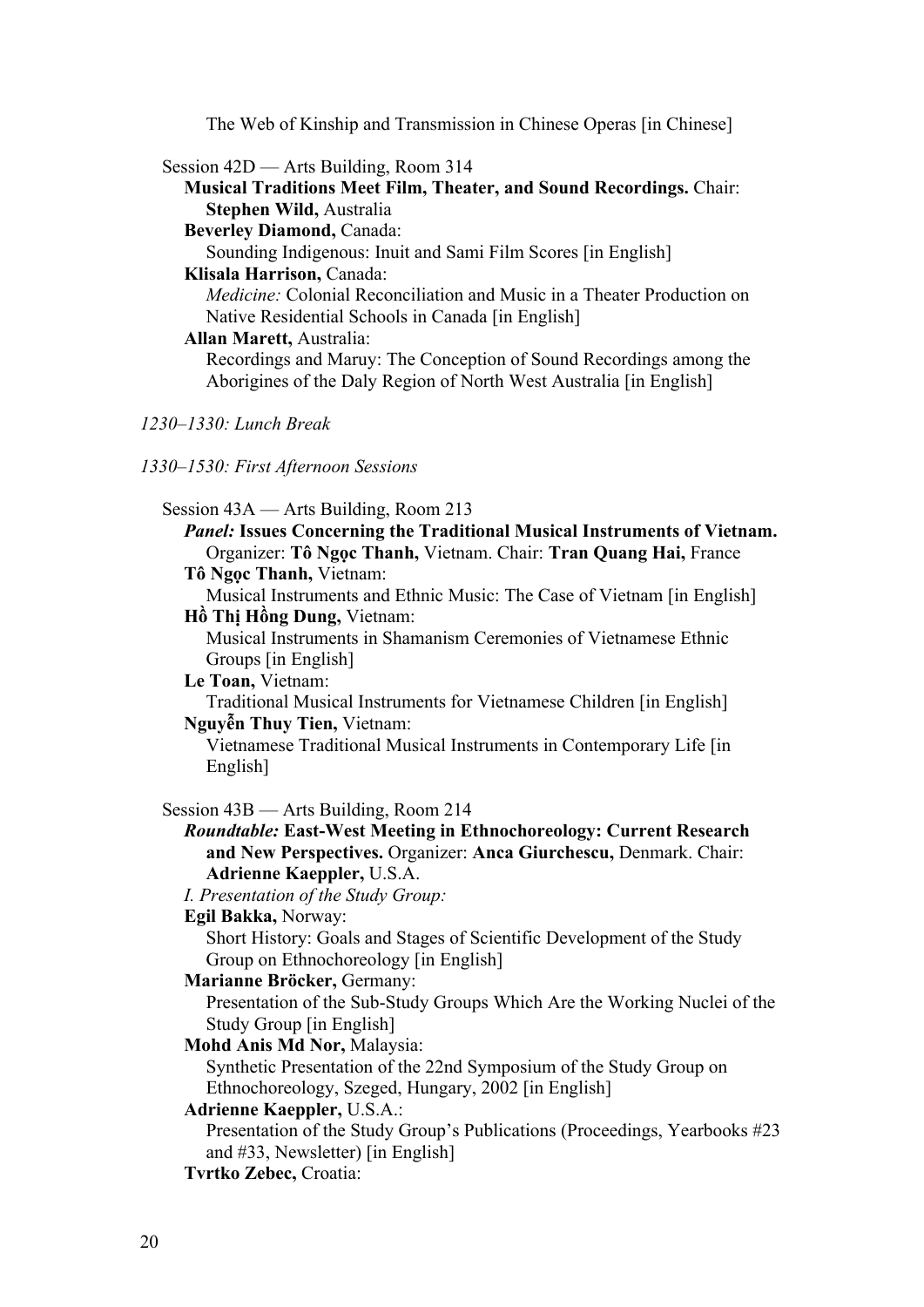Short Presentation of the Published Bibliography on Dance Research by Members of the Study Group on Ethnochoreology [in English]

*II. Current Research and New Perspectives:*

Discussions based on personal presentations of current research and/or research perspectives (new research) carried out by the participants at the roundtable

Summing up of the most relevant ideas, research perspectives, and methods by the chair of the session

#### Session 43C — Arts Building, Room 313

**Examination of Chinese Opera.** Chair: **Chan Sau Yan,** China, Hong Kong (HKSAR)

# **Chen Xin-feng,** China:

Structure and Development of the "Zasui" Tune in *Gezai* Opera [in Chinese] **Weng Po-wei,** Taiwan University:

The Performance Mechanism of Percussion Music in Peking Opera [in English]

# **Wen-hsiung Yen,** U.S.A.:

The Structure and Function of Instrumental Music in Taiwanese Opera-*Gezaixi* [in English]

# **Charles Sharp,** U.S.A.:

Writing Cantonese Opera in Los Angeles: The Representation of Chinese American Communities [in English]

#### Session 43D — Arts Building, Room 314

# **Musical Encounters and Representations in Asia.** Chair: **Margaret Sarkissian,** U.S.A.

#### **Tsukada Kenichi,** Japan:

*Yosakoi:* The Recent Movement of Cultural Revitalization in Japan [in English]

**Bai Ling,** China:

Tentative Research into the Inheritance and Development of the Folksongs of the Heiyi Zhuang Nationality (Black-Costume Zhuang Nationality) in Guangxi [in Chinese]

# **Jessica Anderson Turner,** U.S.A.

Touring Local Musics: The Revival of Local Cultures and Places through Tourist Performances in Guangxi Province, China [in English] [other paper to be announced]

*1530–1600: Tea Break*

*1600–1730: Second Afternoon Sessions*

Session 44A — Arts Building, Room 213

*Panel:* **The Impact of Immigrant Chinese Music on the Musics of Mainland Southeast Asia—Session 3: Performance/Workshop of Chinese Music from Mainland Southeast Asia and Chinese-Influenced Music in Thailand and Vietnam.** Organizer and Chair: **Terry E. Miller,** U.S.A. *Participants:*

**Wah-Chiu Lai,** U.S.A.: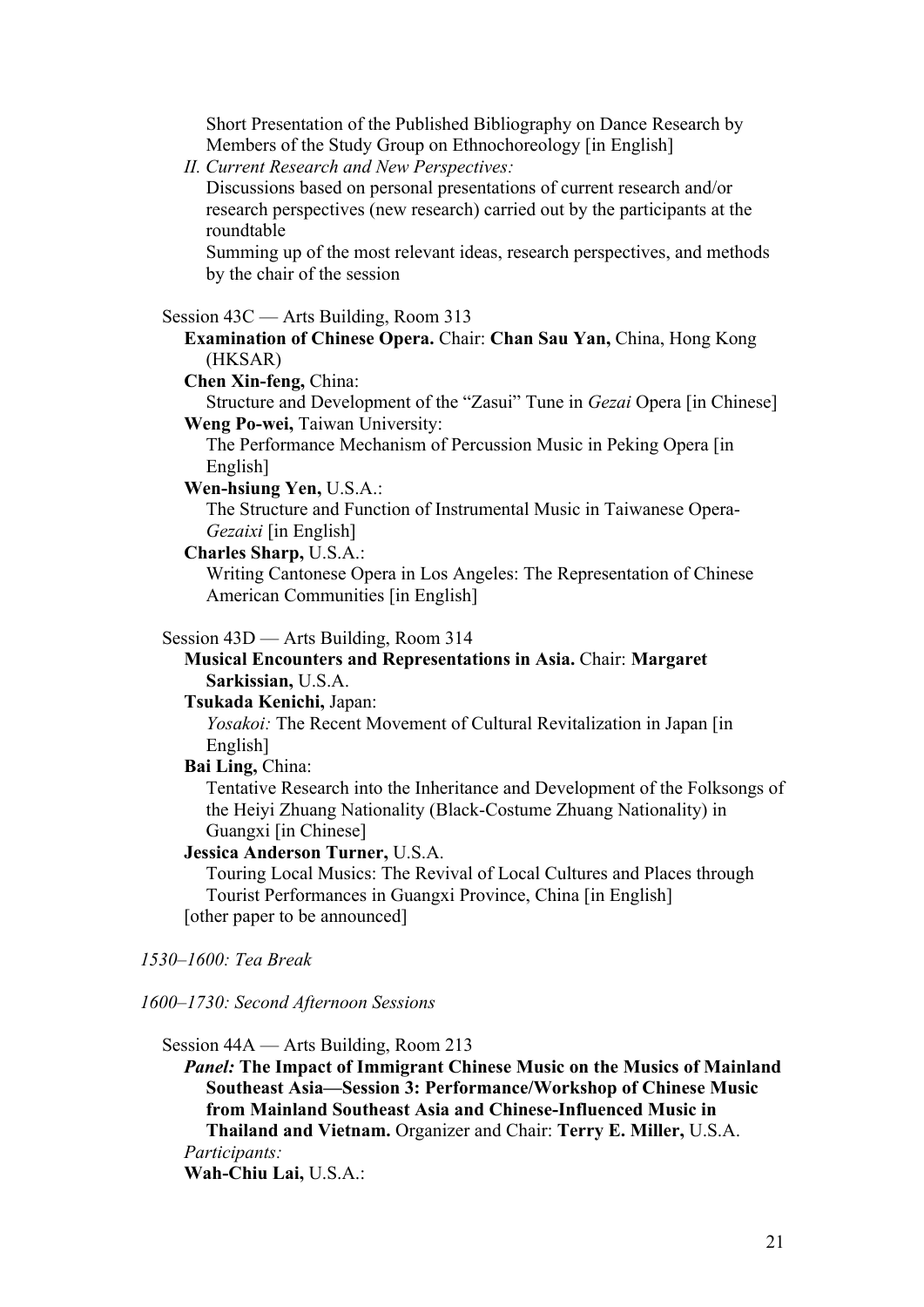*Tou xian* (Chaozhou fiddle), *gao hu* (Cantonese fiddle), and *er hu* (standard Chinese fiddle) **Terry E. Miller,** U.S.A.: *Yang qin* (hammered zither) **Sara Stone Miller,** U.S.A.: *Er hu* (fiddle) and *dizi* (horizontal flute) **Mercedes Dujunco,** U.S.A.: *Zheng* (zither) **Wang Min,** China: *Er hu* (fiddle), *yeh hu/pah hi* (coconut fiddle), *san xian* (three-stringed lute) **Panya Roongruang,** Thailand: *Zhong hu* (lower-range standard fiddle) **Phong Nguyễn,** U.S.A.: *Zhong ruan* (round-bodied plucked lute) Session 44B — Arts Building, Room 214 **Missionization, Chinese Music, and New Identities.** Chair: **Marianne Bröcker,** Germany **Lam Ching-wah,** China, Hong Kong (HKSAR): Transmission of Chinese Music to the West by Protestant Missionaries and Travelers in the Nineteenth Century [in English] **Connie Oi-Yan Wong,** U.S.A.: The Coming of Age of Chinese Gospel Music: Strategies of New Chinese American Gospel Music among the Communities in the Chinese Diaspora [in English] [other paper to be announced] Session 44C — Arts Building, Room 313 **Mongolian Music Studies.** Chair: **Tian Lian-tao,** China **Bao Darhan,** China: Rhythmic Patterns in the Chanting of Mongolian Sutra [in Chinese] **Cui Ling-ling,** China: Music and Ritual of the Mongolian Banquet Ceremony [in Chinese] **Chao Lu,** China: The Current State of Mongolian Pastoral Songs [in Chinese] Session 44D — Arts Building, Room 314 **Chinese Music Studies and Sino-Japanese Encounters.** Chair: **Zhao Weiping,** China **Suen Xing-quen,** China: Quanzhou's Tune Pattern: Examining Chinese Dramatic Tone [in Chinese] **Zhao Talimu,** China: The Transmission of Folk Songs of the Dungan Community in Central Asia [in Chinese] **Zheng Jinyang,** China: The Repertoire and Development of *Qingyue* in Japan [in Chinese] Session 44E — Arts Building, Room 413 **Audiovisual Workshop—Session 1.** Chair: **Gisa Jähnichen,** Germany **Dietrich Schüller,** Austria: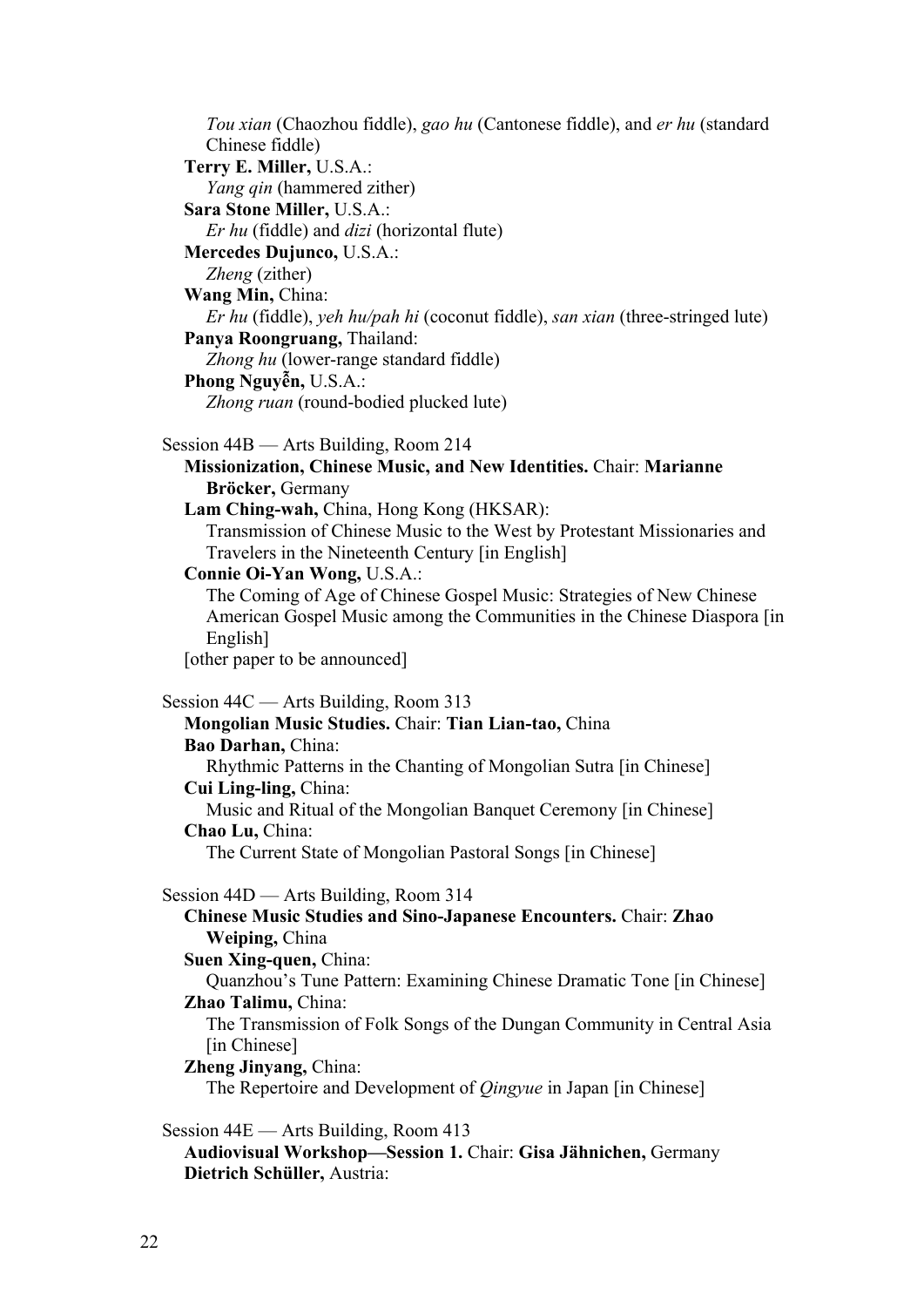Audio and Video Field Equipment; The Handling and Storage of Audio and Video Carriers [in English]

*1730–1800: Break*

*1800–1930: Dinner*

*1930–2000: Break*

*2000–2130:* Nanyin *Performance*

# **SATURDAY, 10 JANUARY 2004 (QUANZHOU—QUANZHOU NORMAL UNIVERSITY)**

*0900–1030: First Morning Sessions*

| Session 51A — Arts Building, Room 213                                                   |
|-----------------------------------------------------------------------------------------|
| <b>Panel: Traditional Musics, Regional Styles, and the Problematics of</b>              |
| "National Music": Some Comparative Asian Perspectives. Organizer and                    |
| Chair: J. Lawrence Witzleben, China, Hong Kong (HKSAR)                                  |
| So Inhwa, Korea:                                                                        |
| The Dissemination and Perception of "National Music" in Korea:                          |
| Institutional and Mass Media Perspectives [in English]                                  |
| R. Anderson Sutton, U.S.A.:                                                             |
| Mediating Tradition: Regional Music on National Television in Indonesia [in<br>English] |
| J. Lawrence Witzleben, China, Hong Kong (HKSAR):                                        |
| The "Modern Chinese Orchestra" Revisited: Paradigms for the Development                 |
| of a National Ensemble [in English]                                                     |
|                                                                                         |
| Session 51B — Arts Building, Room 214                                                   |
| New Interpretations of the Past. Chair: Margaret Kartomi, Australia                     |
| Chalermsak Pikulsri, Thailand:                                                          |
| Musical Instruments in Tipitaka in the Pali and the Thai Versions: A                    |
| Comparative Study [in English]                                                          |
| Cajsa S. Lund, Sweden:                                                                  |
| Possible Iron Rattles in Prehistoric Scandinavia: Problems, Approaches, and             |
| Data [in English]                                                                       |
| Ng Kwok-wai, Australia:                                                                 |
| New Thoughts on Modal Discrepancies in Sango Yôroku and Jinchi Yôroku,                  |
| Two Early Sources for Japanese Tôgaku [in English]                                      |
|                                                                                         |

Session 51C — Arts Building, Room 313

# **Korean and Chinese Musical Relations.** Chair: **Park Mikyung**, Korea **Kwon Oh Sung,** Korea:

Various Aspects of Transmitted Traditional Chinese Music in Korea [in English]

**Sheen Dae-Cheol,** Korea:

The Transmission of the Three Chinese Tunes in Korean Traditional Music [in English]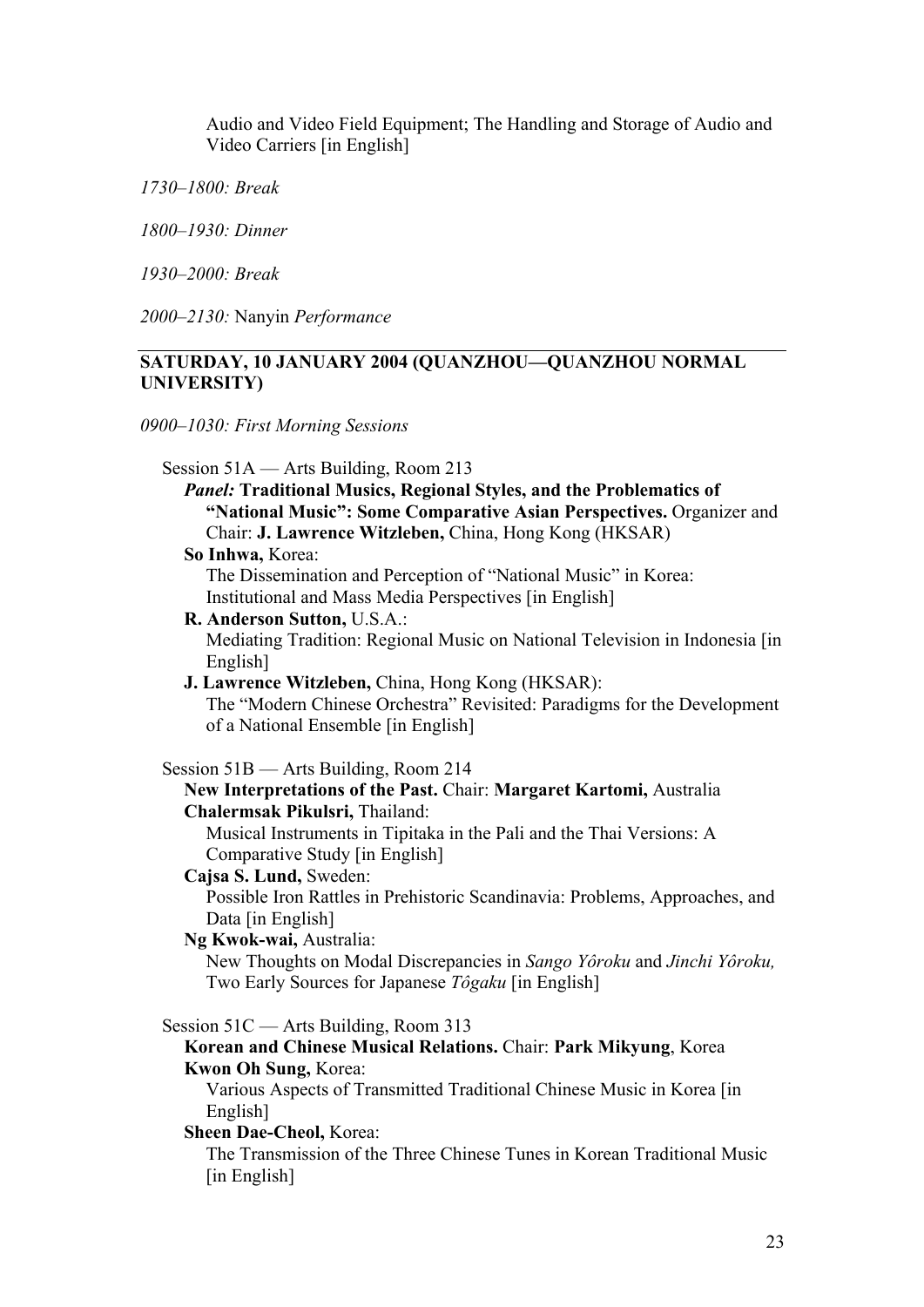**Rowan Pease,** United Kingdom:

Missionaries, Militia, and Matinee Idols: Their Impact on the Song Repertoire of the Korean Nationality in China [in English]

| Session 51D — Arts Building, Room 314 |  |  |  |  |
|---------------------------------------|--|--|--|--|
|---------------------------------------|--|--|--|--|

# **African Instruments Providing Insights on Musical Systems.** Chair: **Patricia Opondo,** South Africa

**Julius Kyakuwa,** Uganda:

Ugandan Musical Systems—Favoring Factors and Their Effects [in English] **James Isabirye,** Uganda:

*Endongo* Thumb Piano and Matta's Ensemble of Busoga, East Uganda: Any Hopes in This Age? [in English]

# **Artur Simon,** Germany:

Xylophone Musics in Nigeria and Cameroon [in English]

Session 51E — Arts Building, Room 413

**Chinese Hakka Music Studies.** Chair: **Mercedes Dujunco,** U.S.A. **Liu Fulin,** China:

The Ritual Music of Hakka Folk Religion: A Study of Village D, West Fujian Province [in Chinese]

**Xie Li-ping,** China:

Hakka Funeral Ritual Music: A Preliminary Study [in Chinese]

**Wang Xiajie,** China:

A Preliminary Comparison of the Hakka, Chaozhou, and Fujian *Zheng* Traditions [in Chinese]

*1030–1100: Tea Break*

# *1100–1230: Second Morning Sessions*

| Session $52A$ — Arts Building, Room 213                                                          |
|--------------------------------------------------------------------------------------------------|
| <b>Panel: Peranakan Musical Cultures in Malaysia and Singapore. Organizer</b>                    |
| and Chair: Lee Tong Soon, U.S.A.                                                                 |
| Margaret Sarkissian, U.S.A.:                                                                     |
| Baba Musical Culture in Malacca: A Preliminary Study [in English]                                |
| Tan Sooi Beng, Malaysia:                                                                         |
| The Musical Life of the Penang Baba: Cultural Mixing and Flexibility in a                        |
| Multi-Ethnic Society [in English]                                                                |
| Lee Tong Soon, U.S.A.:                                                                           |
| Peranakan Musical Culture in Singapore [in English]                                              |
| Session 52B — Arts Building, Room 214                                                            |
| <b>Business Meeting: Study Group on Music and Minorities. Organizers:</b>                        |
| Svanibor Pettan, Slovenia, & Anca Giurchescu, Denmark. Chair:                                    |
| Svanibor Pettan, Slovenia                                                                        |
| [in English]                                                                                     |
| Session 52C — Arts Building, Room 313<br>$\sim$ $\sim$ $\sim$ $\sim$ $\sim$ $\sim$ $\sim$ $\sim$ |

**The Music of Christian Missionization in Africa and Beyond.** Chair: **Tsukada Kenichi,** Japan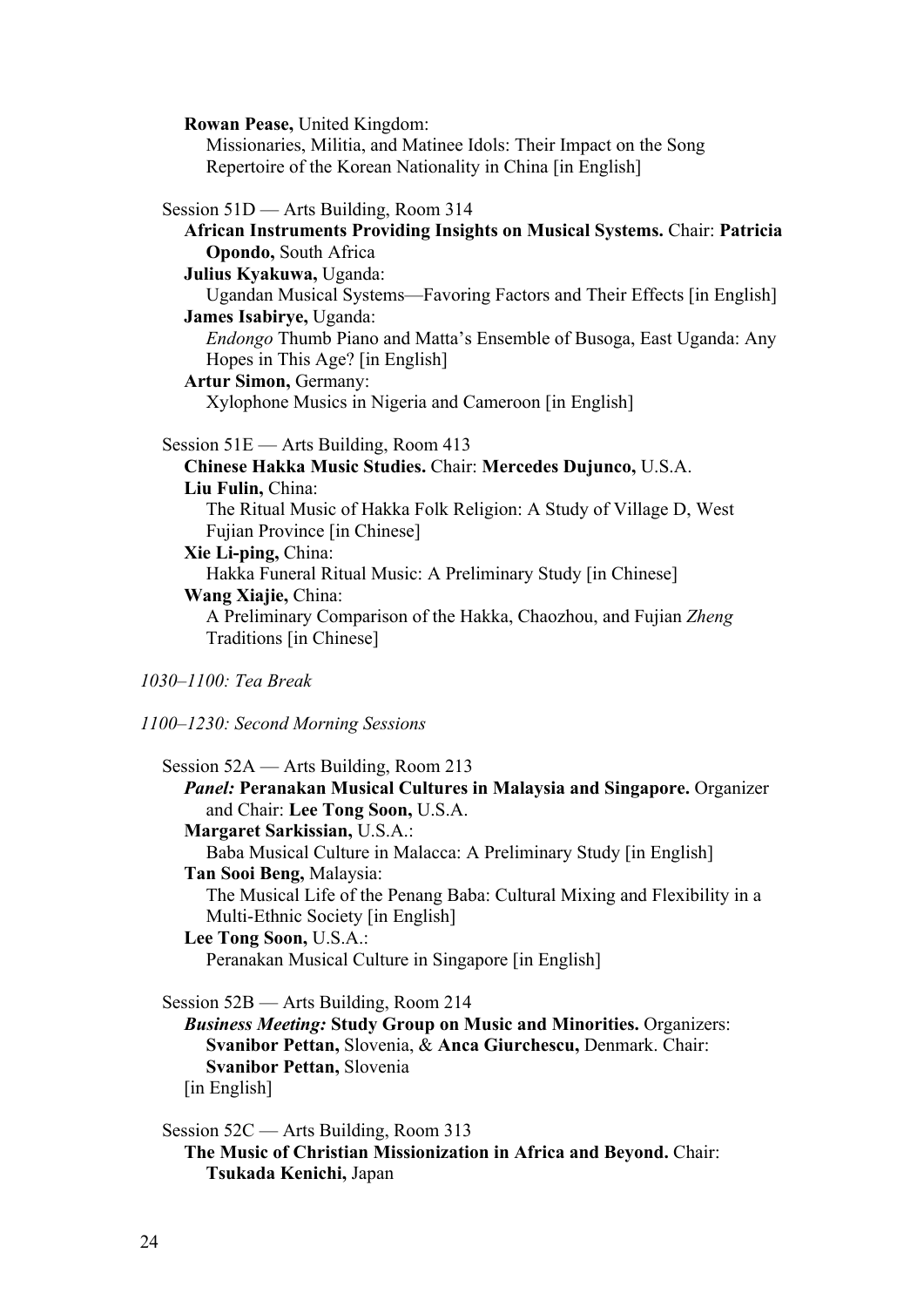**Jean Kidula,** U.S.A.:

The Arrogation of African Folk and Spirit Songs as English Anthems for Academic and Church Use [in English]

# **Jukka Louhivuori,** Finland, & **Edward Lebaka,** South Africa:

Lutheran Hymn Singing in Two Different Cultural Contexts—African and Finnish: A Comparative Analysis of the Influence of Culture in Hymn Singing [in English]

[other paper to be announced]

# Session 52D — Arts Building, Room 314

# **Musical Continuity, Preservation, and Change.** Chair: **Jane Freeman Moulin,** U.S.A.

#### **Chou Chiener,** United Kingdom:

*Nanguan* in Contemporary Taiwan: The Preservation Strategies and Their Impact on Music Transmission [in English]

#### **Konishi Junko,** Japan:

The Process of Introduction, Diffusion, and Localization of Japaneseinfluenced Dance and Songs in Micronesia, 1920s–2002 [in English]

# **Raymond Ammann,** Vanuatu:

Musical Instruments as Insights into Traditional Belief and Social Systems in Vanuatu [in English]

# *1230–1330: Lunch Break*

# *1330–1530: First Afternoon Sessions*

Session 53A — Arts Building, Room 213

**Theoretical Frameworks for Chinese Ethnomusicology.** Chair: **Frederick Lau,** U.S.A.

**Xiu Hailin,** China:

Musical Systems and the Study of Cross-cultural Musicology [in Chinese] **Fei Shixun,** China:

Five Schemata of Explaining the Functions of Traditional Chinese Music [in Chinese]

**Weng Chih Wen,** Tainan College of the Arts, & **Shen Qia,** China:

Description and Comparison of Tones from the Perspective of Language Distinction [in Chinese]

[other paper to be announced]

# Session 53B — Arts Building, Room 214

## **Southeast Asian Comparisons through Musical Instruments.** Chair: **Terry E. Miller,** U.S.A.

**Gisa Jähnichen,** Germany:

Abstract Motion: Imaging Polysonic Structures of Traditional Instrumental Music [in English]

# **Dusadee Swangviboonpong,** United Kingdom:

Music and Cultural Identity in Cambodia, Laos, and Thailand: A Comparative Study [in English]

# **Larry Francis Hilarian,** Singapore:

Understanding Malay "Music Theory" through the Performance of the Malay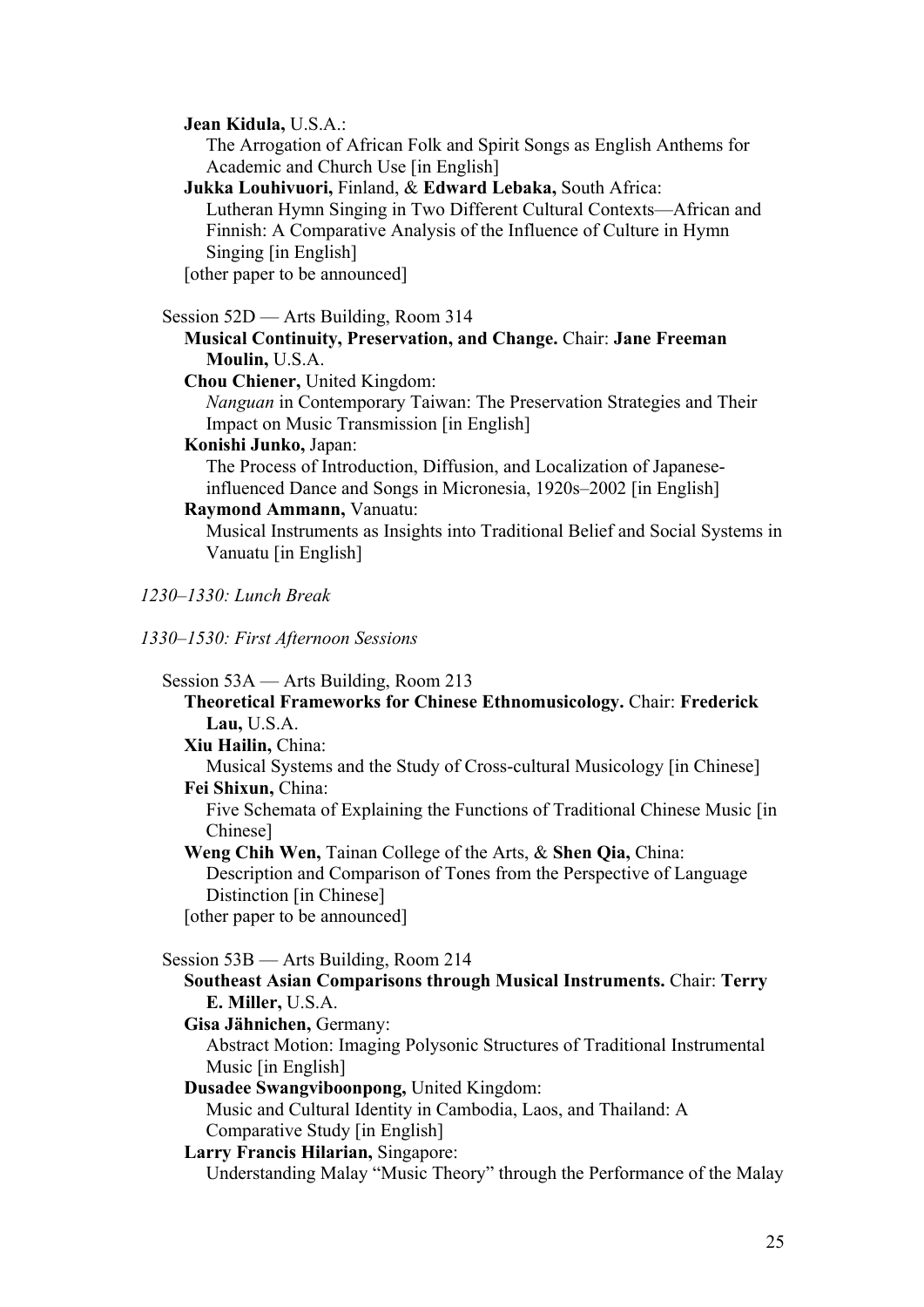Lute *(Gambus)* [in English] [other paper to be announced]

| Session $53C$ — Arts Building, Room 313                                     |
|-----------------------------------------------------------------------------|
| Issues in Ethnomusicological Theory. Chair: Krister Malm, Sweden            |
| Egil Bakka, Norway:                                                         |
| To Dance on the Beat: Changing Norms in Metrical Dance-Music                |
| Relationship [in English]                                                   |
| Wang Yuhwen, Taiwan University:                                             |
| Issues of Tension in Some Traditional Asian Music [in English]              |
| Wim van Zanten, the Netherlands:                                            |
| Aesthetics of Baduy Music, West Java [in English]                           |
| Tilman Seebass, Austria:                                                    |
| Pèlog vs Tekep—Slèndro vs Saih Gendèr Wayang: A Reassessment of             |
| Modality in Gamelan Culture [in English]                                    |
| Session 53D — Arts Building, Room 314                                       |
| Music Studies along the Silk Road. Chair: Xiao Mei, China                   |
| Xiao Duan, China:                                                           |
| Origins and Development of the Persian-Arabian Musical Systems in Uygur     |
| Traditional Music [in Chinese]                                              |
| Zhou Ji, China:                                                             |
| A Study of "Hasiq Tune" in Kashgar, Hotian, and Other Uygur Areas in        |
| Southern Xinjiang [in Chinese]                                              |
| Yiming Aihemaiti, China:                                                    |
| The Twelve Mukam and the Renaissance of Literature and Arts [in Chinese]    |
| Wang Shengyao, China, & Zhao Xiuzhi, China:                                 |
| Meter and Rhythm in the Mukam of Tulufan, Xinjiang [in Chinese]             |
| 1530-1600: Tea Break                                                        |
| 1600–1730: Second Afternoon Sessions                                        |
| Session 54A — Arts Building, Room 213                                       |
| Historical Considerations in Chinese Music Research. Chair: Joseph S. C.    |
| Lam, U.S.A.                                                                 |
| <b>Zheng Rongda</b> , China:                                                |
| A Conjectural Study of Xian Drum Music [in Chinese]                         |
| Chu Li, China:                                                              |
| Transmission and Change of <i>Dai Yue</i> in Xian Drum Music [in Chinese]   |
| Odaka Akiko, Japan:                                                         |
| Confucianism and the Intellects in the Early Republic of China: Focusing on |
| Wang Guangqi [in Chinese]                                                   |
|                                                                             |

Session 54B — Arts Building, Room 214

# **Research on Chinese Folksong Traditions.** Chair: **Tsao Penyeh,** China, Hong Kong (HKSAR)

**Zhang Yifan,** China:

Transmission of Music of the Man Ethnic Nationality in Northeast China: Acculturation and Change [in English]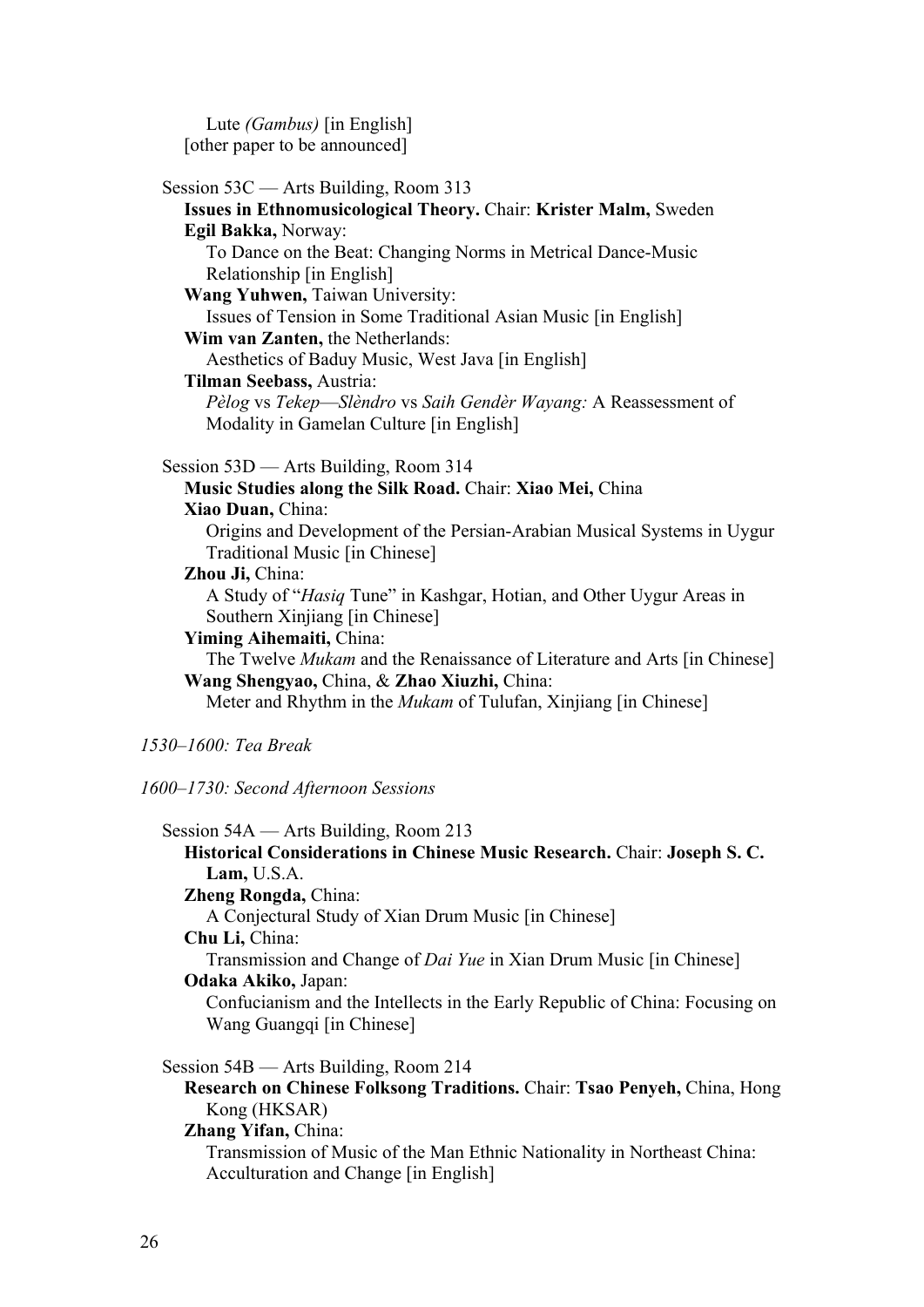**Yang Kuangmin,** China:

The Current State of Development in Traditional Chinese Folk Songs [in Chinese]

**Tian Yaonong,** China:

Folk Ritual and the Transmission of Traditional Chinese Music [in Chinese]

Session 54C — Arts Building, Room 313 **Research Videos.** Chair: **Artur Simon,** Germany **Gisa Jähnichen,** Germany: *Video:* … And Don't Forget Your Shoes! Observations on the Fringes of Field Research in Laos [in English] [other videos to be announced]

Session 54D — Arts Building, Room 314 **7th Meeting of Liaison Officers and National Committee Representatives.**  Chair: **Krister Malm,** Sweden [in English] *Agenda printed in April 2003 ICTM* Bulletin

Session 54E — Arts Building, Room 413 **Audiovisual Workshop—Session 2.** Chair: **Ricardo D. Trimillos,** U.S.A. **Dietrich Schüller,** Austria:

Digital Audio and Video Archiving; The Analogue-to-Digital Transfer [in English]

*1730–1800: Break*

*1800–1930: Farewell Banquet*

*1930–2130: Quanzhou Folk Music and Dance Performances*

# **SUNDAY, 11 JANUARY 2004 (QUANZHOU—QUANZHOU NORMAL UNIVERSITY)**

*0900–1030: First Morning Sessions*

Session 61A — Arts Building, Room 213 **Comparisons between Korean and Chinese Musics.** Chair: **Kwon Oh Sung,**  Korea **Lee Jinweon,** Korea: Korean and Chinese "8-beat" Musical Structure: A Comparative Study [in Chinese] **Chi Fengzhi,** China: Chinese *Yayue* in Korea: Change and Continuity [in Chinese] **Chun In-pyong,** Korea: Korean *Julpungryu* and Chinese *Sizhuyue* [in English] Session 61B — Arts Building, Room 214

**Missionaries and Their Interactions with Asian Music.** Chair: **Nora Yeh,**  U.S.A.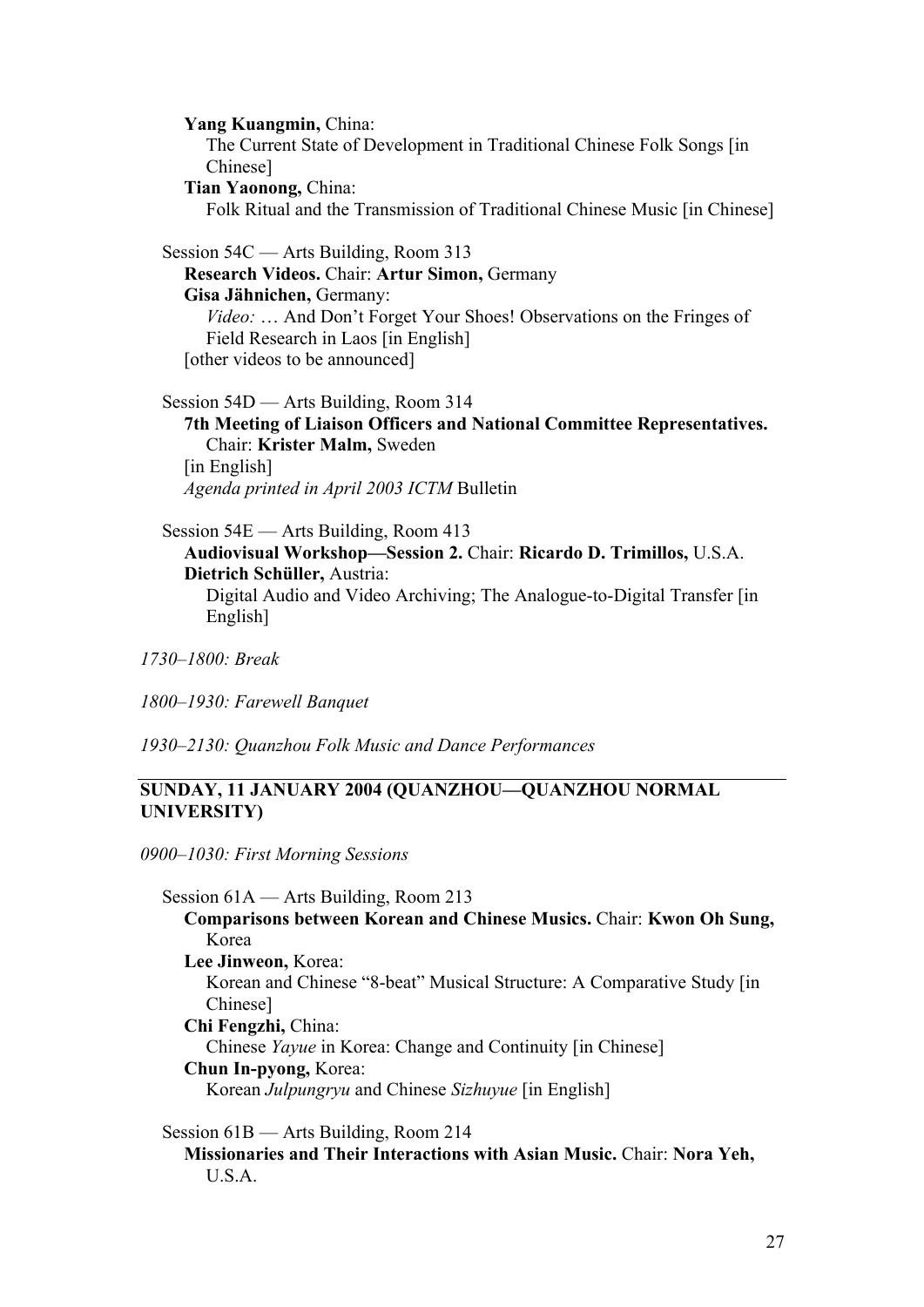**Lee Angela Hao-Chun,** Australia:

The Influence of Early Christian Missionaries on Music in Taiwan [in English]

**Cheng Shui-Cheng,** Donghua University:

The Evolution of Church Music in Taiwan [in English]

#### **Geum-Suk Son,** U.S.A.:

Pitch and Theology: The Korean Hymnal as Evangelical Tool and Denominational Rivalry [in English]

#### Session 61C — Arts Building, Room 313

**Studies in Mongolian Music.** Chair: **Tian Lian-tao,** China **Geri Letu,** China:

The Structure and Practice of the Mongolian *Urtiin Duu* Vocal Form [in Chinese]

#### **Li Hongmei,** China:

*Matouqin:* The Musical Instrument and Mongolian Culture [in Chinese] [other paper to be announced]

#### Session 61D — Arts Building, Room 314

**Explorations in Characteristics of Chinese Musical Expression.** Chair: **Yang Minkang,** China

**Yuan Jingfang,** China:

The Principle Types and Characteristics of Chinese Buddhist Liturgical Music [in Chinese]

#### **Kuai Weihua,** China:

A Comparative Study of Moderate Tempo in Hebei *Bangzi* and Henan *Bangzi* [in Chinese]

#### **Yang Jinhe,** China:

The Relationship between Language, Poetry, and Tune Ballads of the Dai Nationality [in Chinese]

#### *1030–1100: Tea Break*

#### *1100–1230: Second Morning Sessions*

#### Session 62A — Arts Building, Room 213

*Panel:* **Joint Field Excursions of the Music Research Institute, Chinese Academy of Arts, Beijing, and the Vienna Phonogrammarchiv to Inner Mongolia, Qinghai, and Gansu (1998), and to Hainan (2001): Results, Organizational and Technical Matters, and Future Cooperation.** Chair: **Wah-Chiu Lai,** U.S.A.

# *Panelists:*

**Qiao Jian-zhong,** China: **Xiao Mei,** China: **Dietrich Schüller,** Austria: [in English]

Session 62B — Arts Building, Room 214 **Tradition and Change in Chinese Instrumental and Dramatic Traditions.**  Chair: **Yuan Jinfang,** China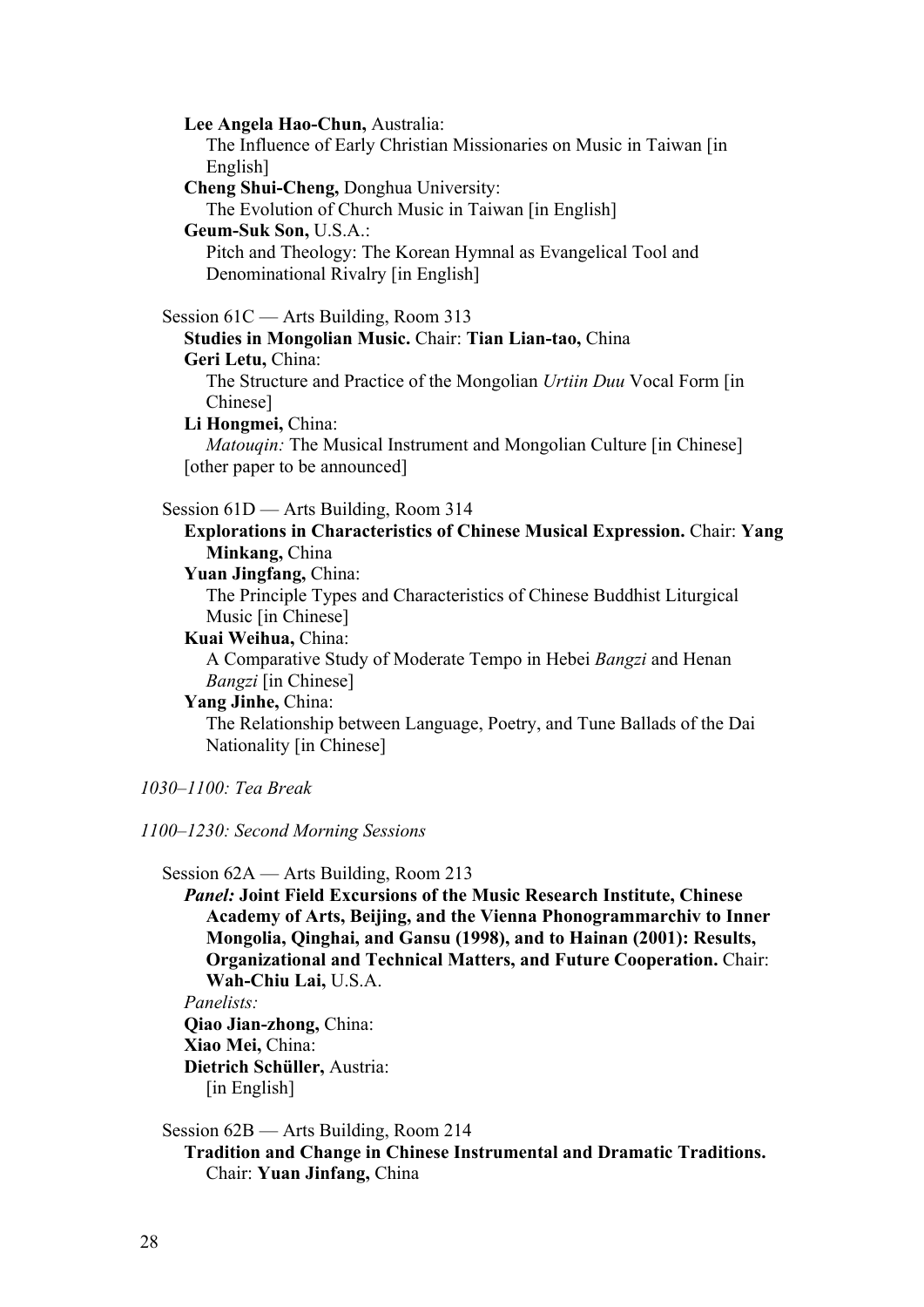# **Wang Liang,** China, & **Wu Huanxian,** China:

The Development of Chinese Music: Perspectives from Three Imported National Music Instruments [in Chinese]

# **Liu Yong,** China:

An Interpretation of Change in Chinese *Suona* Music [in Chinese] **Zhang Lei,** China:

A Pilot Study of the Wu'an *Pingdiao* [in Chinese]

Session 62C — Arts Building, Room 313

# **Issues Concerning Musical Change.** Chair: **Connie Oi-Yan Wong,** U.S.A. **Zeng Suijin,** China

The Communication of Music and the Tradition of Music: The Object and Structural Frame of the Study of Communication of Music [in Chinese] **Luo Qin,** China:

The Socio-Cultural Significance of Musical Bars in Shanghai [in Chinese] **Tang Yating,** China:

Musical Tales of Two Cities: Flowing Musical Cultures in Durham and Edinburgh, United Kingdom [in Chinese]

#### Session 62D — Arts Building, Room 314

# **New Research on Chinese Music Topics.** Chair: **Qiao Jian-zhong,** China **Pu Hengqiang,** China:

"Piao Xue": New Discovery and Explanation for a Teaching Method of Chinese Music [in Chinese]

# **Qi Yi,** China:

Investigation and Research of the Music Association of Nan Gaoluo [in Chinese]

**Li Yanhong,** China:

The *Banshi* of Chinese Opera Music: Different Appellations and Different Meanings [in Chinese]

#### *1230–1330: Lunch Break*

#### *1330–1530: First Afternoon Sessions*

#### Session 63A — Arts Building, Room 213

# **Research on Eastern European and Asian Musics.** Chair: **Razia Sultanova,**  United Kingdom

#### **Tvrtko Zebec,** Croatia:

"There is Not Enough Good *Tanac* Dancing without Good *Sopela* Players!": The Interrelationship between Musicians and Dancers on the Island of Krk, Croatia [in English]

#### **Irena Miholic,** Croatia:

Instrumental Ensembles of the Twentieth Century as the Cause of Change in the Traditional Musical Systems in Northern, Northwestern, and Central Croatia [in English]

#### **Ardian Ahmedaja,** Austria:

Musical Instruments and Musical Systems in Albanian Traditional Music [in English]

#### **János Sipos,** Hungary: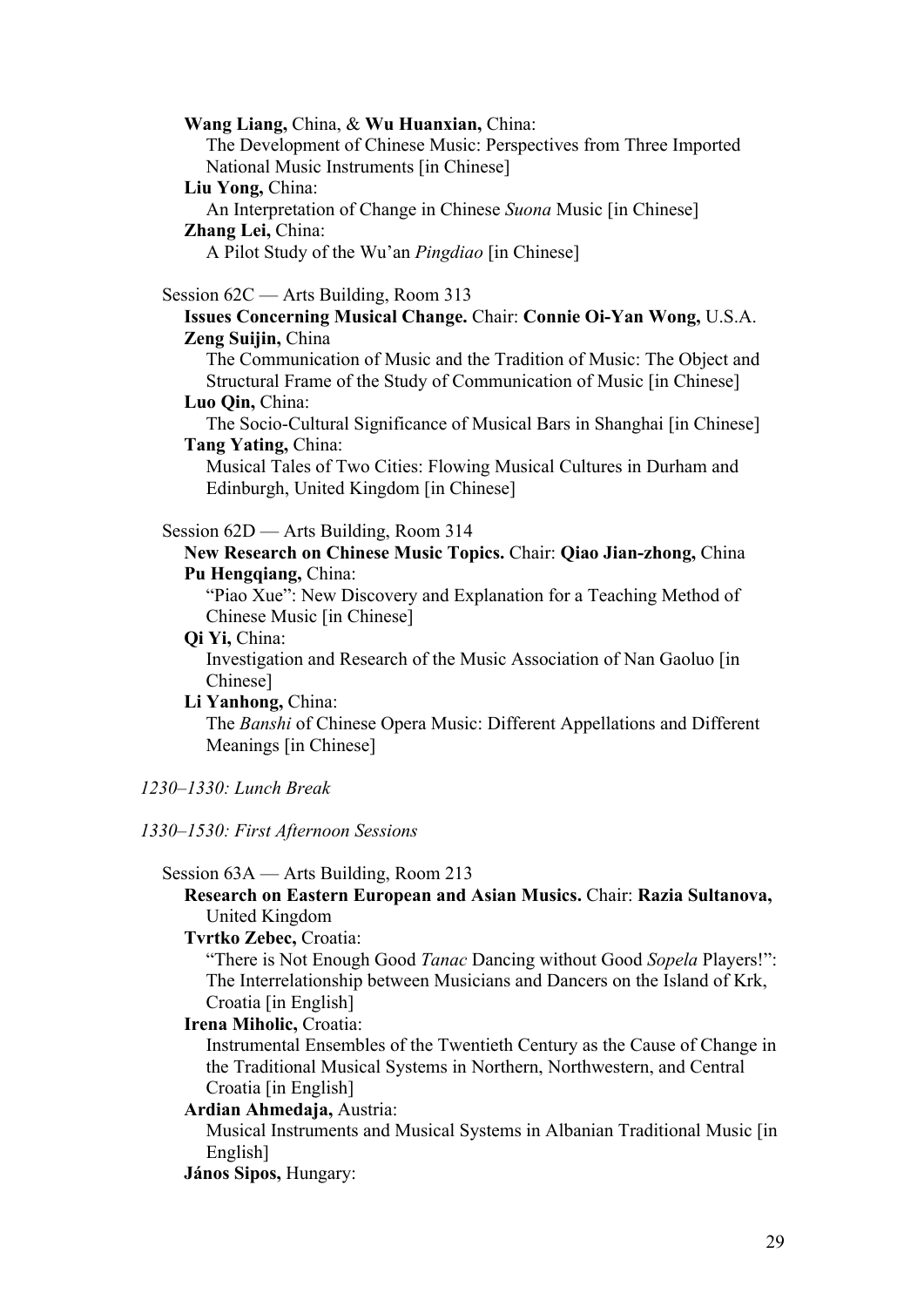Similar Melody Styles in Northern China, Hungary, and the Volga-Kama Region [in English]

| Session 63B — Arts Building, Room 214                                                                                                             |
|---------------------------------------------------------------------------------------------------------------------------------------------------|
| Various Chinese Instrumental Traditions. Chair: Dai Wei, China                                                                                    |
| <b>Chuen-Fung Wong, U.S.A.:</b>                                                                                                                   |
| The Power of Silk String in Contemporary Guqin Music Activity [in                                                                                 |
| English]                                                                                                                                          |
| Zhang Jun, China:                                                                                                                                 |
| Examining the Musical Instrument <i>Chou</i> in Henan Province [in Chinese]                                                                       |
| Yang Wenping, China, & Li Guoqiong, China:                                                                                                        |
| Preliminary Thoughts on the Sheng of the Miao People in Northeast Yunnan,                                                                         |
| China [in Chinese]                                                                                                                                |
| [other paper to be announced]                                                                                                                     |
| Session $63C$ — Arts Building, Room 313                                                                                                           |
| Considerations of Change in Chinese Music. Chair: Luo Qin, China                                                                                  |
| Cai Jizhou, China:                                                                                                                                |
| Ecological Environment and Changes in Traditional Chinese Music [in                                                                               |
| Chinese]                                                                                                                                          |
| Xiang Yang, China:                                                                                                                                |
| Tradition and Change in the Transmission of Chinese Music [in Chinese]                                                                            |
| Wang Siqi, China:                                                                                                                                 |
| Popular Chinese Music and Traditional Chinese Music: A Comparative View                                                                           |
| [in Chinese]                                                                                                                                      |
| Feng Guangyu, China:                                                                                                                              |
| Homogeneity and Change in Traditional Chinese Music [in Chinese]                                                                                  |
| Session 63D — Arts Building, Room 314                                                                                                             |
| Approaches to the Study of Chinese Ritual Music. Chair: Su Zheng, U.S.A.                                                                          |
| Zhou Yun, China:                                                                                                                                  |
| The Secularization of Buddhist and Taoist Music: Transmission and                                                                                 |
| Development of Religious Music [in Chinese]                                                                                                       |
| Panay Mulu, Foundation for Taiwan Aboriginal Music, Culture, and                                                                                  |
| Education:                                                                                                                                        |
| Cultural Meanings of Padded Lyrics in Ritual Music [in Chinese]                                                                                   |
| Li Lifang, China:                                                                                                                                 |
| Symbolized Meanings of Music Instruments in The Scroll of Path to Gods                                                                            |
| [in Chinese]                                                                                                                                      |
| Tian Lian-tao, China:                                                                                                                             |
| Music and Cultural Interactions of the East and West: Evidence from the<br>Ancient Musical Instruments in Lhasa Dazhao Temple, Tibet [in English] |
|                                                                                                                                                   |
| 1530-1600: Tea Break                                                                                                                              |
| 1600–1730: Second Afternoon Session                                                                                                               |

Session 64A — Room to be announced **Closing Ceremony.** Chair: **Krister Malm,** Sweden